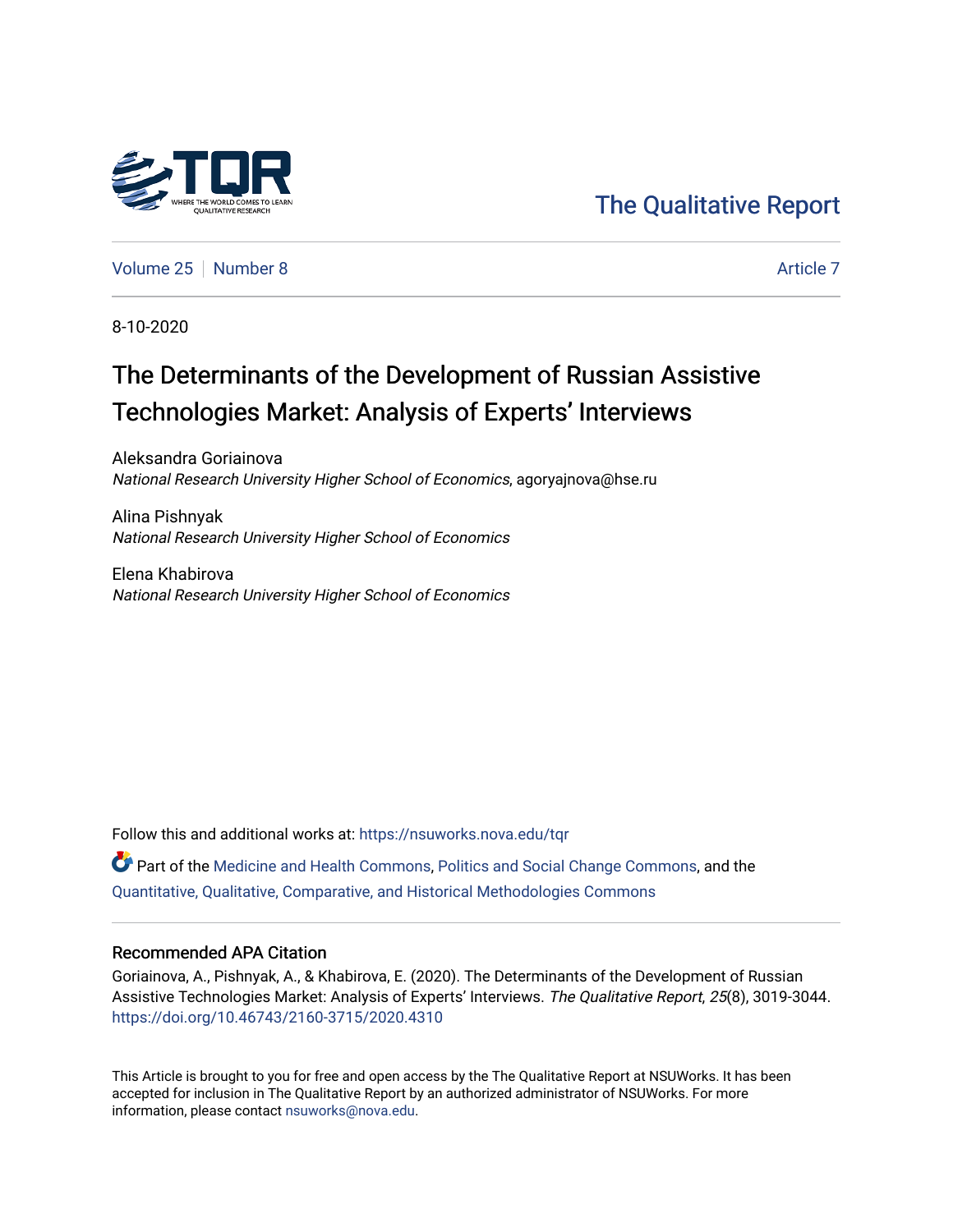# **Qualitative Research Graduate Certificate** Indulge in Culture Exclusively Online . 18 Credits **LEARN MORE**

### The Determinants of the Development of Russian Assistive Technologies Market: Analysis of Experts' Interviews

#### Abstract

Not all people with disabilities are provided with assistive technologies and devices (ATD) they need. The Russian researchers appeal to the development of assistive technologies, however, focus only on one specific social objective of ATD provision or on engineering, economic and production aspects of the problem. This study identifies the key determinants of the development of the assistive technologies market in Russia and trends over the next 10–15 years. We conducted a qualitative study using a grounded theory based on open and axial coding procedure. We collected data using semi-structured interviews with 12 experts recruited through snowball sampling with multiple entry points. The results show that the focus on the development of individual rehabilitation programs, individual fitting of devices, the increasing demand for measures of medical and social support for people with disabilities create conditions for the growth of demand for ATD. Changes in the paying capacity of the population, the rules of budget financing, as well as the population's attitude towards the inclusion of people with disabilities in everyday activities, the labor market, education will also cause changes in demand for ATD.

#### Keywords

Assistive Technologies and Devices, Technical Aids of Rehabilitation, People with Disabilities, Russian Markets, Disabilities, Technological Advances, Social Inclusion, Semi-Structured Interviews, Grounded Theory Methodology, Social Policy

#### Creative Commons License



This work is licensed under a [Creative Commons Attribution-Noncommercial-Share Alike 4.0 International](https://creativecommons.org/licenses/by-nc-sa/4.0/)  [License](https://creativecommons.org/licenses/by-nc-sa/4.0/).

#### Acknowledgements

The study is conducted as a part of the Basic Research Program at the National Research University Higher School of Economics and a part of the research "Analysis and Evaluation of the Development of the Market of Assistive Technologies and Devices in the Russian Federation" (Institute for Statistical Studies and Economics of Knowledge of the Higher School of Economics).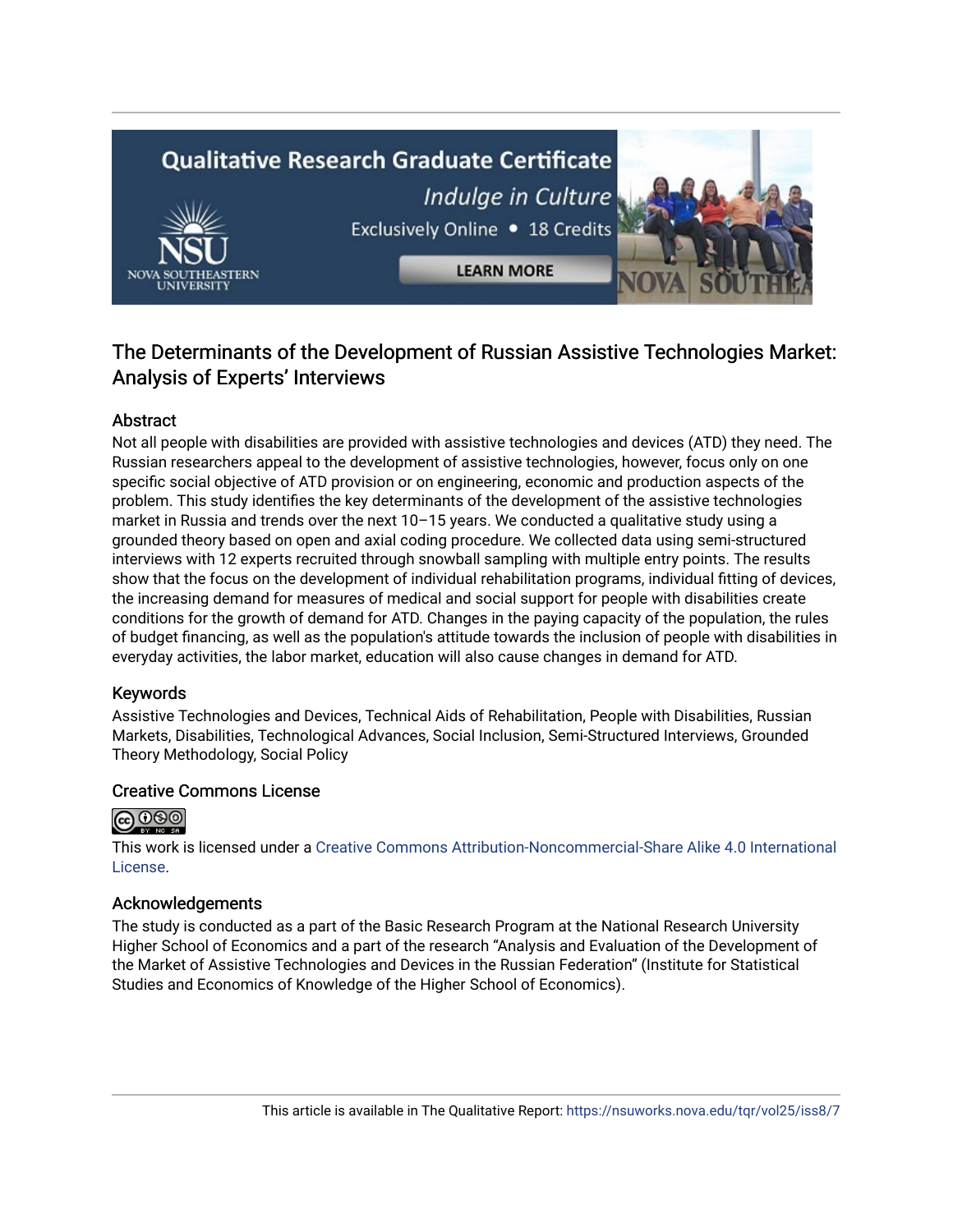

## **The Determinants of the Development of Russian Assistive Technologies Market: Analysis of Experts' Interviews**

Aleksandra Goriainova, Alina Pishnyak, and Elena Khabirova National Research University Higher School of Economics, Moscow, Russia

*Not all people with disabilities are provided with assistive technologies and devices (ATD) they need. The Russian researchers appeal to the development of assistive technologies, however, focus only on one specific social objective of ATD provision or on engineering, economic and production aspects of the problem. This study identifies the key determinants of the development of the assistive technologies market in Russia and trends over the next 10–15 years. We conducted a qualitative study using a grounded theory based on open and axial coding procedure. We collected data using semi-structured interviews with 12 experts recruited through snowball sampling with multiple entry points. The results show that the focus on the development of individual rehabilitation programs, individual fitting of devices, the increasing demand for measures of medical and social support for people with disabilities create conditions for the growth of demand for ATD. Changes in the paying capacity of the population, the rules of budget financing, as well as the population's attitude towards the inclusion of people with disabilities in everyday activities, the labor market, education will also cause changes in demand for ATD. Keywords: Assistive Technologies and Devices, Technical Aids of Rehabilitation, People with Disabilities, Russian Markets, Disabilities, Technological Advances, Social Inclusion, Semi-Structured Interviews, Grounded Theory Methodology, Social Policy*

However, while for some individuals technological solutions (including electronic and digital ones) is a way to free up personal time or a type of leisure time, for others it is a way of maintaining personal functional capacities and independence in everyday life. Assistive technologies and devices (ATD) or technical aids of rehabilitation (TAR) help people with disabilities, for example, wheelchairs and prostheses facilitate movement, hearing aids, proofreaders and devices for vision correction facilitate communication. The development of technologies helps involve certain groups in public life and integrate them socially. According to the National Standard of the Russian Federation which came into force in 2016 there is a variety of existing and promising assistive technologies and devices in the market that includes about 980 items of assistive products for people with disabilities (*GOST R ISO 9999-2014*, 2016). The assistive products in this standard are classified according to their functions, for example, assistive devices for personal medical treatment (self-treatment), assistive devices for training skills and assistive devices for personal mobility (self-movement). A subclass of assistive devices usually describes the special function of these assistive devices, for example, "wheelchairs with electric drive", which is included in the broad class "assistive devices for personal mobility (self-movement)."

People with disability status are not the only, but the core group in need of ATD. As recipients of state social policy programs, they are eligible for assistance in the provision of technical aids that help partially or fully overcome their disabilities. Therefore, it is impossible to discuss ATD outside the context of disability.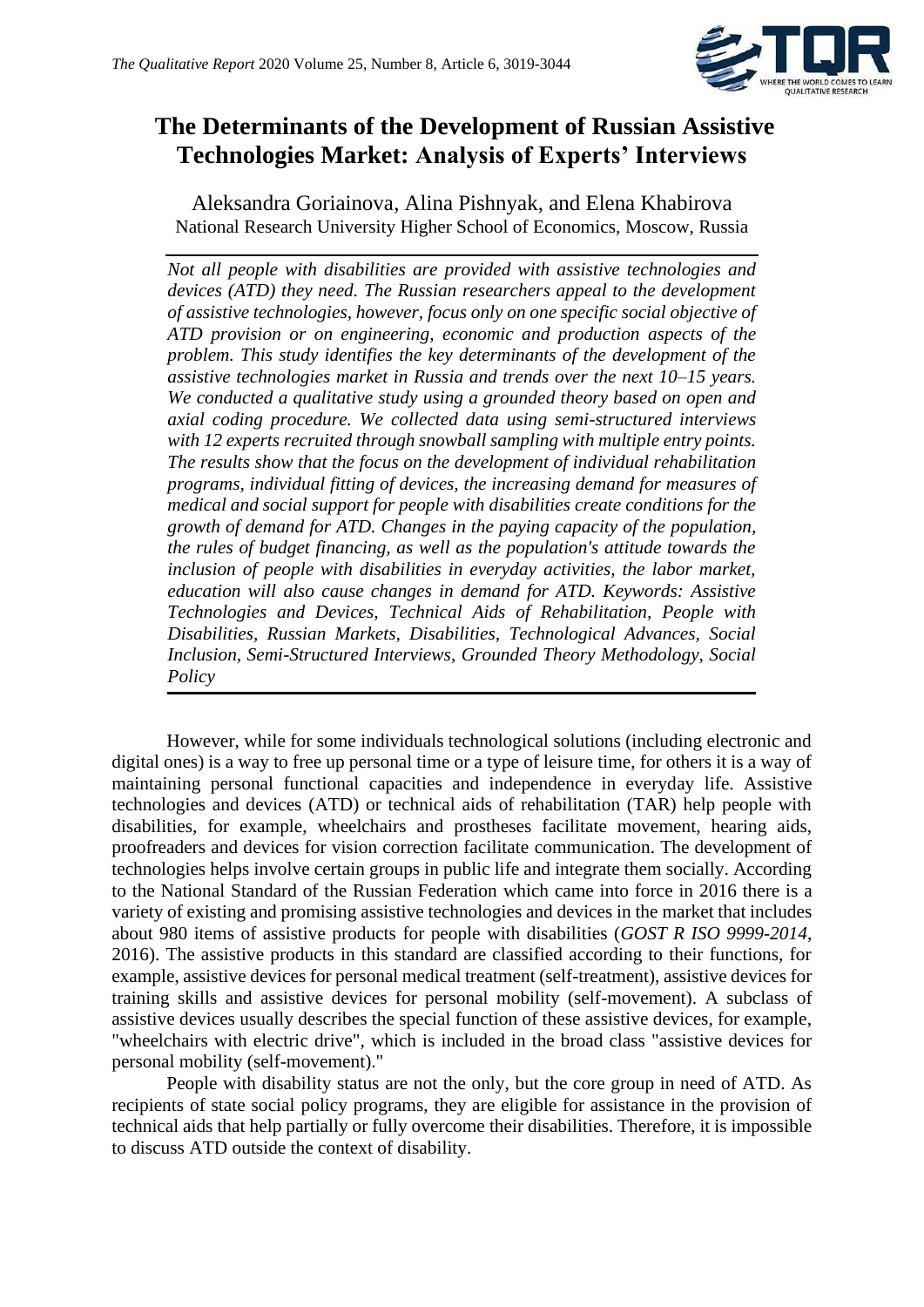In the year 2012 the Convention on the rights of people with disabilities was ratified by Russia, it states the need to ensure access to ATD. According to the Federal State Statistics Service, on January 1, 2017 in the Russian Federation 11.93 million people had a disability. The number of individual programs of rehabilitation and habilitation (IPRH) containing the TAR needs of people with disabilities, is about 40% of the total number of such programs, and about 73,4 billion rubles of public expenditure 2013–2015 (Accounts Chamber of the Russian Federation, 2016). During this period, the costs of providing people with disabilities with TAR increased on average by more than 3,000 rubles per person while these costs varied by region from 9,000 to 65,000 rubles in the year 2015. In other words, these figures signify a rise in budget spending and high regional differentiation in this sphere as ATDs are not fully financed from federal budget. Therefore, there are some inequalities among beneficiaries from different regions with varying levels of prosperity.

However, against the background of these raising sums, it is especially important to note that not all people with disabilities are included in the lists of beneficiaries and are provided with TAR.

Because of privacy protection and the inconsistency of information on the status of people with disabilities available from public bodies (for example, the Social Insurance Fund or the Bureau of Medical-Social Expertise)<sup>1</sup>, researchers use surveys for data collection. For example, according to the Sample Selective Monitoring Survey of the Quality and Accessibility of Services in the Areas of Education, Health and Social Services, Employment Promotion (2015) , the number of persons in need of ATD is higher than the number of the actual recipients, 51.1% of all those recognized as people with disabilities (61.7% among those with disabilities of group  $I^2$ ).

In this regard a number of questions arise. Why is the demand unsatisfied? Is this the result of organizational and procedural errors or lack of funds (in the treasury or among the population)? Given that the ATD market is not limited to government purchases and is larger than what the official statistics show, does the state acts as the main agent determining the development of the ATD market in Russia? What contributes to the development of this market, and what is slowing it down?

Despite the economic nature of these issues, it is also relevant to analyze the social context, since it is a market of technological solutions that provide for people with disabilities and their families the opportunity to become involved in socio-economic processes.

This issue has gained the attention of social scientists, but Russian researchers usually turn to the topic of the development of ATD in two contexts: when it comes to introducing new devices promoting inclusion in education (Arhipova & Sergeeva, 2015; Samarina, Zimin, Kistrina, Lokteeva, & Musholt, 2015) and the labor market (Shoshmin & Besstrashnova, 2014) or in relation to the theme of technological breakthroughs and know-hows (Karpov & Ronzhin, 2014). Obviously, the first group has more to do with social policy and sociological research, however, it focuses only on one specific goal of ATD provision (for example, increasing the

<sup>&</sup>lt;sup>1</sup>The single comprehensive source of statistical information in Russia did not exist at the time of the survey. Since the year 2017 the state information system "Federal Register of People with Disabilities" (Retrieved from https://sfri.ru/) has been enforced, the full use of information from the register for providing state services to people with disabilities is scheduled to begin in the year 2018.

<sup>2</sup> In the Russian practice of assessment of the severity of persistent violations of the human body functions caused by diseases, consequences of traumas or the defects, there are 4 degrees (groups): I group — persistent minor violations of the functions of the human body in the range from 10 to 30%; II group — moderate persistent violations of the functions of the human body in the range from 40 to 60%; III group —resistant functional disorders of the human body in the range from 70 to 80%; IV group — persistent significant functional disorders of the human body in the range from 90 to 100%.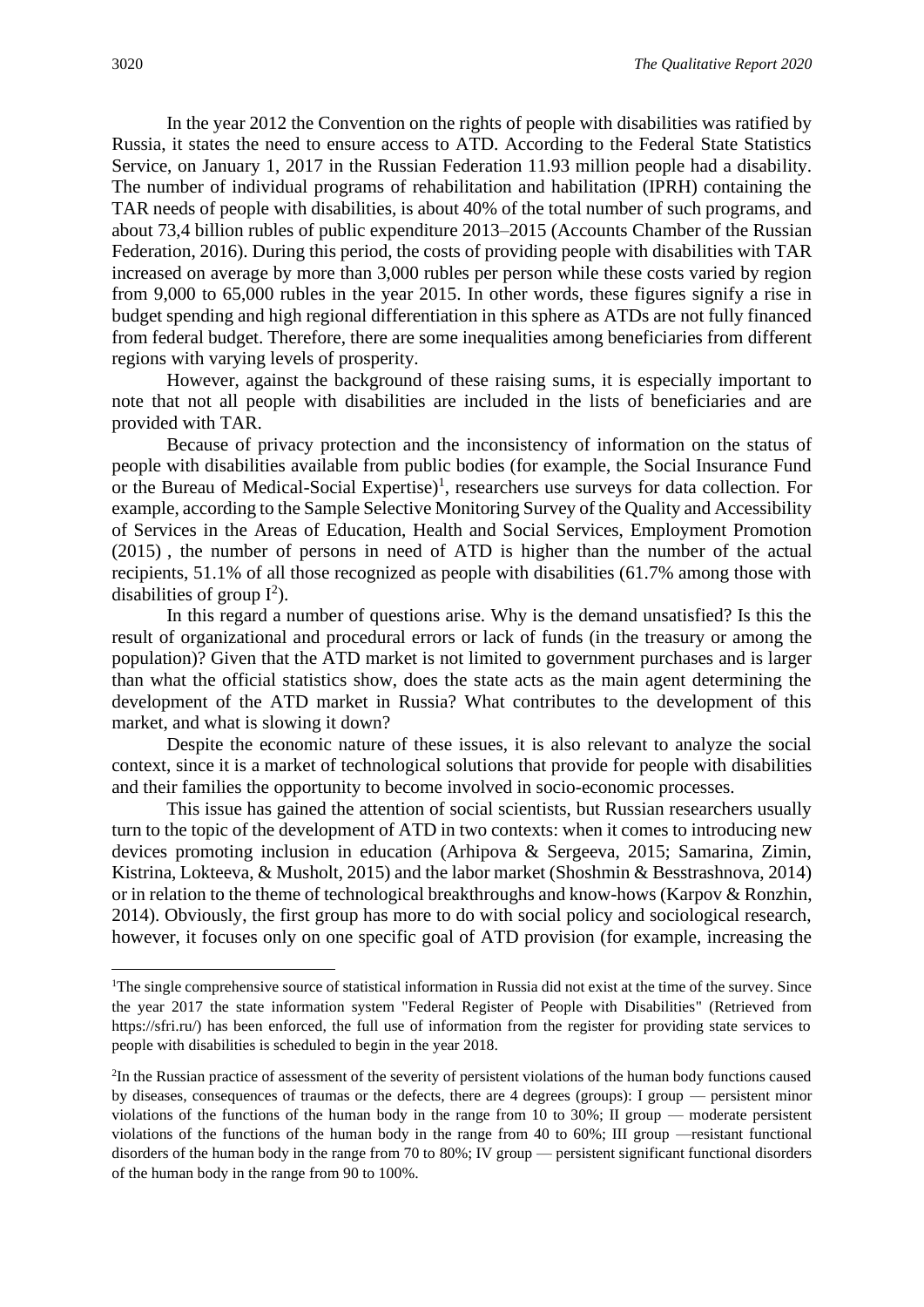number of students involved in inclusive education or the share of those employed among the people with disabilities), while the social significance of ATD is much wider. Researchers of technology typically omit the social aspect, concentrating exclusively on the engineering and economic aspects of the problem (discussing, as a rule, devices designed to compensate for only one category of restrictions—for example, hearing, vision impairments).

There is a wide range of research dealing with the integration of people with disabilities into society, but to a large extent with an emphasis on ethical issues, the social acceptance of people with disabilities, and social policies in relation to persons with disabilities in forms of support measures and programs (Iarskaia-Smirnova, Romanov, & Yarskaya, 2015; Rasell & Iarskaia-Smirnova, 2014). In this case, the issue of technological progress remains uncovered.

In this paper, we study the ATD market through the analysis of experts' interviews (with public associations of people with disabilities, manufacturers of ATD, specialized civil servant, researcher and policy maker) in relation to the demographic, social and economic factors which determine the development of the ATD market, and which in the long run can be transformed by new technologies. For example, there is reason to believe that a more accessible physical environment for people with disabilities greatly increases the numbers of those who are ready for inclusion in education or the labor market. The proposed approach compensates for the lack of a comprehensive study of the Russian ATD market, and for the first time indicates options for its development in the short and medium term. Under the determinants in this study, we investigate the combination of the main trends and factors influencing the development of the ATD market.

Section 1 contains the literature review covering the determinants of the development of global ATD market, which then is adapted to design the study on situation in Russia. On the basis of global research agenda in this sphere we tried not only to find an evidence of its relevance for the local context in order to close the gap of such studies in our country, but also to highlight and explain the specific systemic aspects of the market functioning in accordance with distinctive local determinants as well as with global trends, like population ageing, etc. The section also presents the concept of Porter's "five forces" which we use as a theoretical framework to evaluate the influence of different determinants of the market development in the context of interaction among the main market agents. Section 2 describes the empirical data, which includes semi-structured interviews with experts in the Russian ATD market. Section 3 interprets the data with the chosen theoretical framework, taking into account the idea of complex interaction of diverse trends. Section 4 discusses which determinants have the greatest impact on the current and future state of the ATD market in Russia as well as in many other countries where the state plays the key role in functioning of this market. This particular characteristics of the studied ATD market and recommendations we proposed make the results of the study highly practical for those researchers and policy makers who are interested in the ways of compensating of the bureaucratic inefficiencies in social policy and markets regulation.

#### **Theoretical Framework: Determinants of the Development of the ATD Market in the Scope of Multidisciplinary Research and Porter's Five Forces Model**

ATD are the object of research in numerous scientific works in various fields — from medicine to sociology and applied psychology. Taking into consideration the experience of international organizations and scientific institutions, this study looks at the five key groups of trends determining the development of the ATD market: demographic, economic, political, social and infrastructural.

The most important group of trends is *demographic* related to aging and increased life expectancy (Khosravi & Ghapanchi, 2016; Sugihara, Fujinami, Phaal, & Ikawa, 2015; World Health Organization, 2013).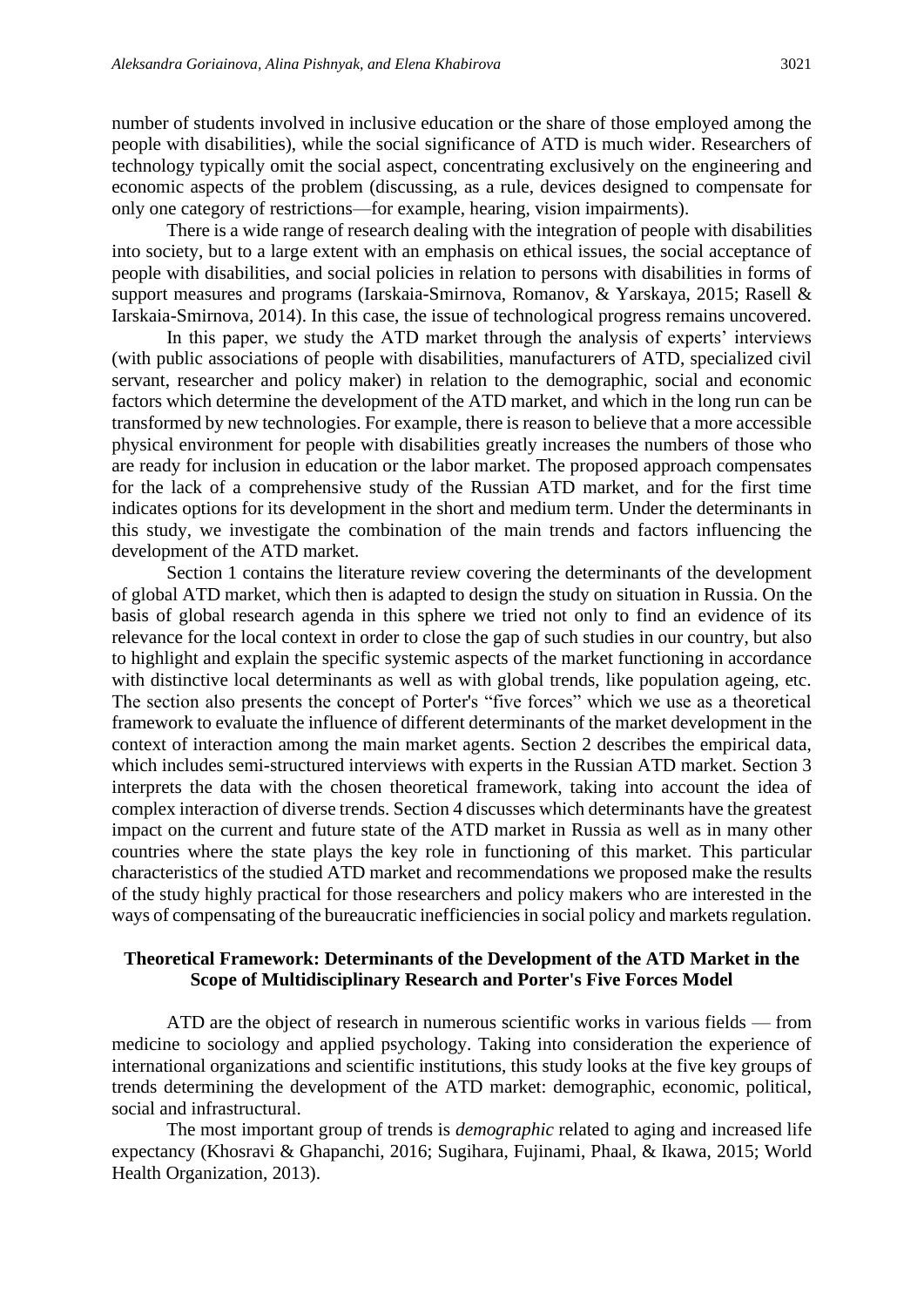Population aging is an increase in the number of elderly people in the population due to a growth in life expectancy. In the year 2015, one in eight people in the world were over 60 years old, by the year 2030 this is forecast to be one in six and by the year 2050 one in five (United Nations, Department of Economic and Social Affairs Population Division, 2015). People with disabilities and elderly people are the main consumers of ATD (Tebbutt et al., 2016). Contemporary assistive technologies can help elderly people lead an independent life much longer and make medical and other services accessible by means of mobile equipment and continuous monitoring (Dünnebeil, Sunyaev, Blohm, Leimeister, & Krcmar, 2012; Hawley-Hague, Boulton, Hall, Pfeiffer, & Todd, 2014; Khosravi & Ghapanchi, 2016).

Another important trend is the decrease in infant mortality rates. Improved modern perinatal medicine means there has been a growth in the number of successful pregnancies which were threatened with miscarriage or complications. Many children with serious intrauterine and prenatal illnesses have survived (Lorenz, Wooliever, Jetton, & Paneth, 1998). These result in increasing rates of children with disabilities in developed countries.

*Economic* determinants*,* as well as demographic ones, are very important due to their influence on ATD consumption and production (World Health Organization, 2013). From the supply side, key problems include special expenses in research and production, volumes and conditions of state subsidies, customs taxes, the availability of less expensive analogues in the market (World Health Organization, 2013). High prices in the ATD market hinder their wider use by the elderly and people with disabilities (Ahn, Beamish, & Goss, 2008; Kang et al., 2010; Lee, 2013). In other words, the issue of financial accessibility is a key problem.

The dependence of ATD consumption on the number of social workers and the cost of services in comparison to the devices is seen as the confluence of the *political* and *economic* groups of determinants. The disproportion between the comparatively low expenditure on salary and subsidies to people providing care services and the high cost of ATD (especially in the field of robotics) leads to the economic removal of expensive modern ATD from the care market (Organisation for Economic Co-operation and Development, 2012). Social workers' lack of knowledge and their inability to work with ATD create one of the barriers to a more active take-up of devices while caring for people with disabilities (Sugihara et al., 2015; World Health Organization, 2013). [Bureaucratization](https://www.multitran.ru/c/m.exe?t=2560254_1_2&s1=%E1%FE%F0%EE%EA%F0%E0%F2%E8%E7%E0%F6%E8%FF) and the inflexibility of state policy in providing ATD and approving the register of technical aids of rehabilitation subsidized by the government and offered to people with disabilities negatively affects the development of this sphere (Henschke, 2012; World Health Organization, 2013).

Among the key *social* determinants of the development of the ATD market is access to education and the labor market, the participation of elderly people and persons with restricted abilities in social and cultural life. According to WHO assessments, education level and the interest in education of people with disabilities will increase (World Health Organization, 2013), resulting in growing demand for ATD. Individual knowledge of how to use ATD (including mobile devices, tablets and wearable technologies) in order to lessen or eliminate functional restrictions, sensor, cognitive or movement disabilities, allows those individuals to participate more easily and autonomously in society, including in education, occupation, and leisure activities (Blažun, Saranto, Kokol, & Vošner, 2012; Sullivan & Sahasrabudhe, 2017). Thus, the development of the ATD industry will significantly lessen the inequalities and barriers faced by people with disabilities. It also can help include the people with disabilities in all spheres of life (Tebbutt et al., 2016).

*Infrastructural* determinants have received less attention in the literature (Jette & Field, 2007). Environmental inaccessibility is another important barrier to the integration of people with disabilities into society. Here we mean public places, organizations and public transport, places of accommodation, not adapted to the people with disabilities. Such determinants as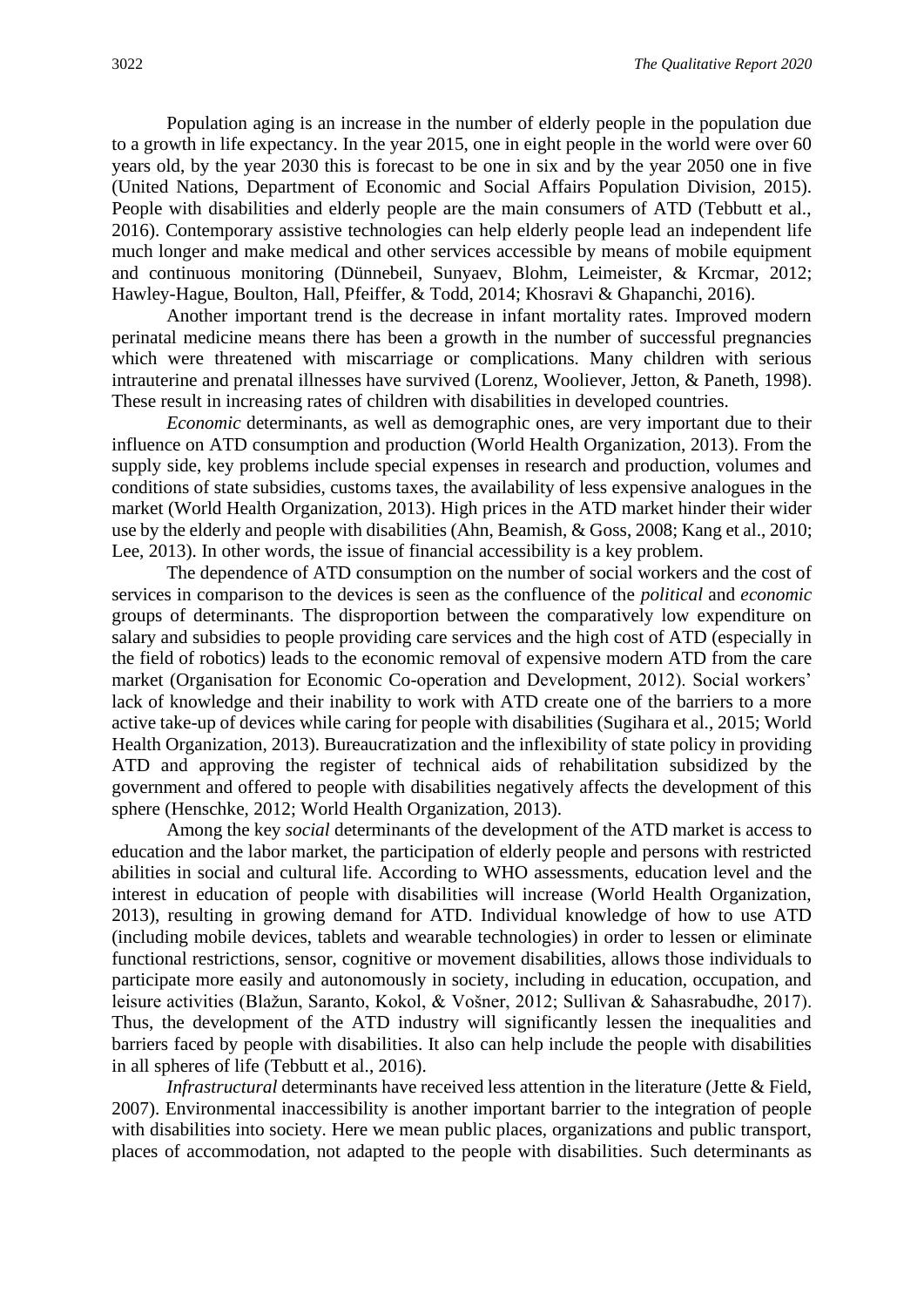accessibility (physical and financial) of the relevant state institutions and ATD services centers also play a vital role (World Health Organization, 2013).

Based on these findings we organized the guide for interviews with experts, starting with the discussion of influence of demographic and infrastructural trends, then moving to political and economic factors and ending with the social ones (Appendix A).

In our opinion, such listing of the main determinants of the development of the ATD market and their influence should be further contextualized in relation to the interaction among the market's main agents. This will allow to form a deep understanding of the problem and get much more meaningful findings in terms of forces of the market development.

For this purpose, we used Porter's five forces analysis model (Porter, 1980), representing the market situation or industry rivalry as the interconnection of threat of new entrants, bargaining power of buyers / consumers, threat of substitutes and bargaining power of suppliers. Porter's model is most often used by economists and serves as a tool to represent a competitive situation and to build a promotion strategy for individual players. However, this concept has also been applied to describe the socio-economic development of market trends, for example, in the tourism services market (Andriotis, 2004; Benson & Henderson, 2011), educational services (Kang & Park, 2017; Ronquillo, 2012), medical care (O'Hara, Nophale, O'Hara, Marra, & Spiegel, 2017; Pines, 2006) or home care industry (Breedveld, Meijboom, & de Roo, 2006). In such studies, attention is paid not only to the competitive struggle per se, but also to the social effects that arise in the process of balancing the five forces. This conceptual scheme depicts the market situation and, in our view, is also suitable for describing the strength of various determinants. In addition, we think that the use of Porter's model for the analysis of the Russian ATD market is useful as the specific nature of its functioning is determined mainly by the unique disposition of forces (including active roles of the state and public organizations).

Consequently, presenting the results of the analysis using this theoretical framework allowed us to describe in more details the current situation in the Russian ATD market and the prospects for its development in the future. In accordance with the described theoretical model, we start our analysis with the evaluation of buyers' market power concerning the distribution of ATDs to final consumers and also relating to ATD purchasing. During this analysis we illustrated the influence of political and economic determinants as well as the effects of social inclusion of people with disabilities as an indicator of the infrastructural determinants action. Then we moved in our study to the analysis of the bargaining power of suppliers also touching upon political and technological factors. After viewing two main sides of the market we analyse the threat of substitute products and the threat of new entrants, which allowed to make conclusions about the nature of industry rivalry.

#### **Method**

#### **Research Team**

Our research team consisted of three people. All members of the research team were professional sociologists. The head of the research project (Pishnyak A. I.), is a Ph.D. in Higher School of Economics, Moscow, she works as a lecturer at the Department of Sociology, more than 15 years involves in sociological research covering the topics of social policy of the country, including socio-economic behavior of the population and social support. During the project, the other two participants were receiving master's degrees, and already had extensive research experience, including in the field of qualitative methodology. Khabirova E. E. is a junior research fellow at the Higher School of Economics, her interests lie in the field of science, technology and innovation studies with particular focus on the social aspects of the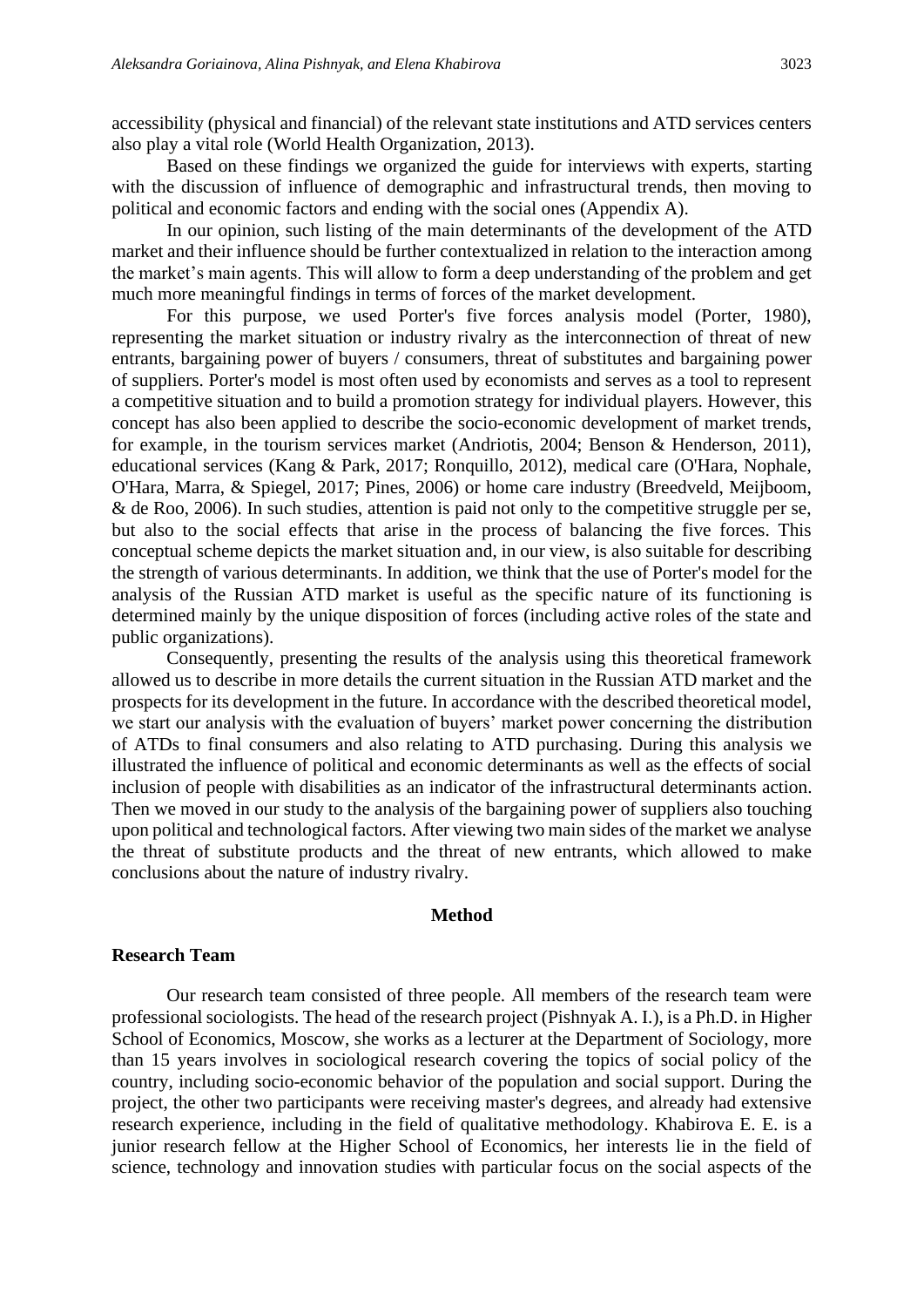processes. Goriainova A. R. is a junior research fellow at the Institute for Social Policy in Higher School of Economics, as well as a graduate student at the Department of Sociology. Goriainova A. R. studies topics related to the situation of vulnerable categories of the population, including children with disabilities. The topic of her dissertation is devoted to the study of inclusive education, the barriers and resources faced by children with disabilities in secondary school. In addition, the graduate student in his research projects combines quantitative and qualitative research methodology (Goriainova A. R. was in the research team project dedicated to this direction).

#### **Research Participants**

Our research question was to identify trends and factors that affect the development of the market (including supply and demand forces and their interdependencies) of assistive technologies and devices (technical rehabilitation means) in the Russian Federation. Our research was of exploratory nature. We aimed to form a sample of specialists with deep knowledge of the research subject, who are able to assess the state of the Russian ATD market and indicate the trends in its development in the coming decades. Therefore, the target group of the study included adults, whom we could designate as experts in the topic of the Russian ATD market. We interviewed 1 woman and 11 men. Their age ranged from 35 to 65 years. The study included four men working in public associations. Three of them work in the all-Russian societies of people with disabilities (these participants have different disabilities and use various technical means of rehabilitation). One of these participants also belongs to a public organization and at the same time works in a company that produces special means for the disabled. These four participants are directly involved in work with people with disabilities who have a need for assistive technologies and devices and means of rehabilitation. Another four experts work in companies that produce assistive devices, rehabilitation equipment for people with disabilities (manufacturers of ATD) and products. Another informant was a woman working at the State Bureau of Medical-Social Expertise who work with registration of official status of people with disabilities who have rights for public social support. Another expert was a researcher dealing with the topic of demography and disability of the Russian population. The study involved another man, who is a policy maker, dealing with issues related to social support of persons with disabilities.

We conducted the research in accordance with the project calendar. We had limited duration of the study, around 1.5 months, because of the cycle of conducting research and project funding. For the search for informants we used snowball sampling with multiple entry points, recommended by research contract specifier — policy maker from the Federal Ministry of Labour and Social Protection. Given the low accessibility of the informants, and the specifics of the topic, we conducted data collection using individual in-depth semi-structured interviews using guides with a basic part and an additional part specially prepared for conversations with specific experts. We tried to collect interviews until we reached the theoretical "saturation". However, due to the fact that access to the group of interest was limited to a time frame (data collection took place within October-November 2015), as well as the possible diversity of opinions of other experts that we had not attracted, we have to admit certain limitations of gathered data which hardly shows a complete picture of what is happening in this area (see the analysis of the limitations of the research in the Discussion section of the paper).

#### **Methodology**

From the earliest stages of the study, there was no empirical evidence about the determinants of the Russian ATD market, and one of the first tasks was to select the relevant method to collect information. In order to study a loosely formalized and forward-looking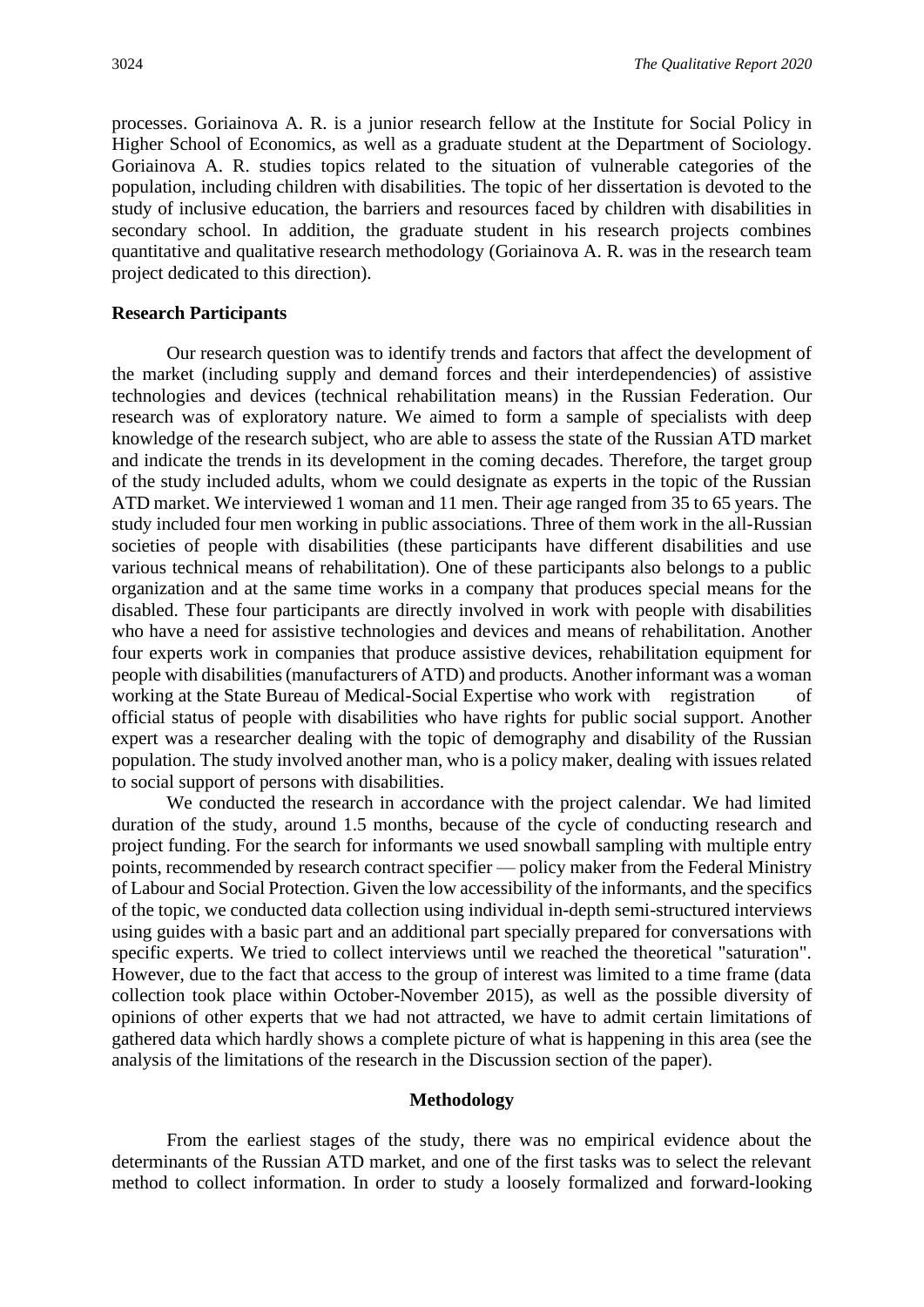subject (the determinants of future market changes), researchers can turn to the analysis of the opinion of the professionals working in this area. These professionals (experts) can fill the lack of or inconsistency of other sources of information with their knowledge, intuition, experience of solving similar problems, and their reliance on industry-specific tacit knowledge (Flick, 2009; Ivanchenko, & Leontief, 2006; Van Audenhove, 2007).

In fact, the only appropriate option in this context was semi-structured interviews with experts — obtaining information from people who are well informed about the market situation and able to present it in all its complexity. We chose a qualitative approach, as due to expected interconnectedness of the market forces we needed effective instruments to gather the understanding of the situation from the different participants' points of view. Moreover, as we stated above, there is limited scientific analysis of the Russian ATD market, so we have almost no basis for a coherent quantitative survey design.

In this study, we used a grounded theory to analyse the interviews, which is a unique sociological version of the study with a qualitative design, the results of which supply the scientist with a theoretical model (Strauss & Corbin 1994). The coding process shows how researchers select, separate, and sort data to begin their analytical explanation (Charmaz, 2006). We coded the interview transcripts according to dimensions of development of the assistive technologies market using the open and axial coding. Open coding is the first step in analyzing qualitative data. In the process of such coding, we identified categories that have distinctive features, which can be studied as sub-categories. The next step is axial coding, during which we have enlarged the categories (see Table 1). As a result, through coding that we used to construct a grounded theory, we gain a deeper understanding of how the assistive technology market functions.

| Categories                             | Codes                                          |
|----------------------------------------|------------------------------------------------|
| Social determinants (social inclusion) | Changing social attitudes on the positive side |
|                                        | Increasing demand for education by persons     |
|                                        | with disabilities                              |
|                                        | Increase in the number of persons with         |
|                                        | disabilities wishing to enter the labour       |
|                                        | market                                         |
|                                        | Changes in leisure practices of people with    |
|                                        | disabilities                                   |
|                                        | Changes in lifestyle and consumer behavior     |
|                                        | of the population as a whole                   |

Table 1. An Example of Selected Categories in the Coding Process of Interview Transcripts

In this qualitative study, the interview with open-ended questions has its own specific features. It is semi-formalized and semi-structured, which implies the presence of certain topics, blocks of questions that we asked informants, but during the conversation we could change the order of questions (which happened during the interview). Before the interview, the informants were aware of the topic and purpose of the study. The informants had the opportunity to get acquainted in advance with the blocks of the interview guide. We did this specifically so that experts, if necessary, could prepare the materials with which they work, or for example, collect some information from their staff relevant to the topic under study. We conducted almost all interviews with informants at their place of work, in several cases we invited experts to come to our university.

We developed the guide on the basis of the results of the analysis of previous research on the ATD market (guide for interview is attached in Appendix A). The guide contained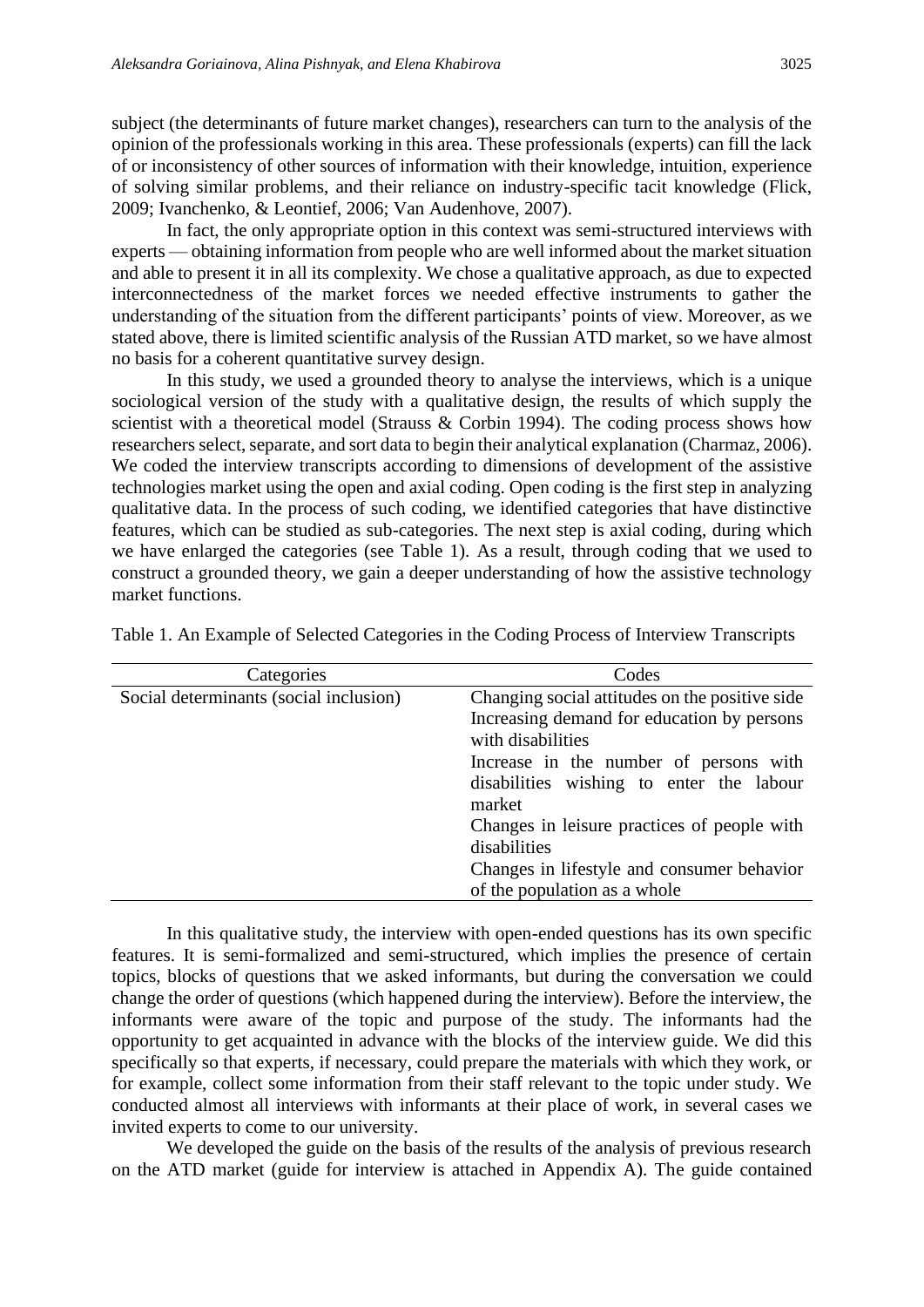questions associated with the identified groups of determinants — demographic, economic, political, social, technological, and infrastructural — but gave the experts the opportunity to identify additional factors. We formulated the questions to identify the determinants of the development of ATD market and to present through which agents, according to the Porter's forces model, they affect, or will affect, the Russian ATD market.

Due to the fact that we have studied and searched for the determinants of the development of the ATD market, we do not fully assert the representativeness of the data and transfer the results to the entire population. Since we believe that the involvement of other experts can adjust the possible list of identified important determinants.

#### **Ethical Issue**

We informed the informants about the purpose of the study. They also had the opportunity to refuse to participate in the conversation if they wish. In other words, informants voluntarily participated in the study in accordance with the principle of informed consent. An important aspect was the explanation of the research tasks to informants, as well as their permission to record the conversation on a voice recording. Due to the fact that the personal information about the informants was confidential, the informants decided themselves whether they agreed to the indication of their data in the transcript.

#### **Main Discoveries: Determinants of the Development of the Russian ATD Market Using Porter's Five Forces Model**

The Russian ATD market has great potential and it is characterized by constantly increasing demand. According to our experts, the number of people with disabilities seeking technical aids of rehabilitation has been increasing steadily over the last 10 years. Participant 3 said: "and the need is constantly increasing and increasing. We have an increasing number of disabled people who are recognized with those disabilities that require compensation at the expense of technical means, so this trend is growing". This is associated with an increase in the number of persons with disabilities and an expansion of the coverage of those who need ATD due to their increasing awareness of such opportunities, and to the emergence of new or alternative options in the ATD market. The experts predicted that this trend will continue for 10–15 years. Participants stated:

I am one hundred percent sure that the dynamics [of people who need ATD] will only increase. But it is not increasing in the bad sense of the word that there will be more disabled people and the state will bear the burden. There will simply be more people who will understand that they need an assistive device at this stage of life in connection with the development of technologies (Participant 2).

There are a lot of people who need technical means of rehabilitation, and their number is not decreasing. All the same, the need for technical means of rehabilitation does not decrease. It is growing and will continue to grow (Participant 4).

This was the only conclusion concerning transformations associated with all five forces of Porter's model; changing the positions of consumers, suppliers and manufacturers of new and alternative products that, at first glance, cannot affect the nature of market competition. However, such a conclusion would be premature. Let us examine the situation in detail,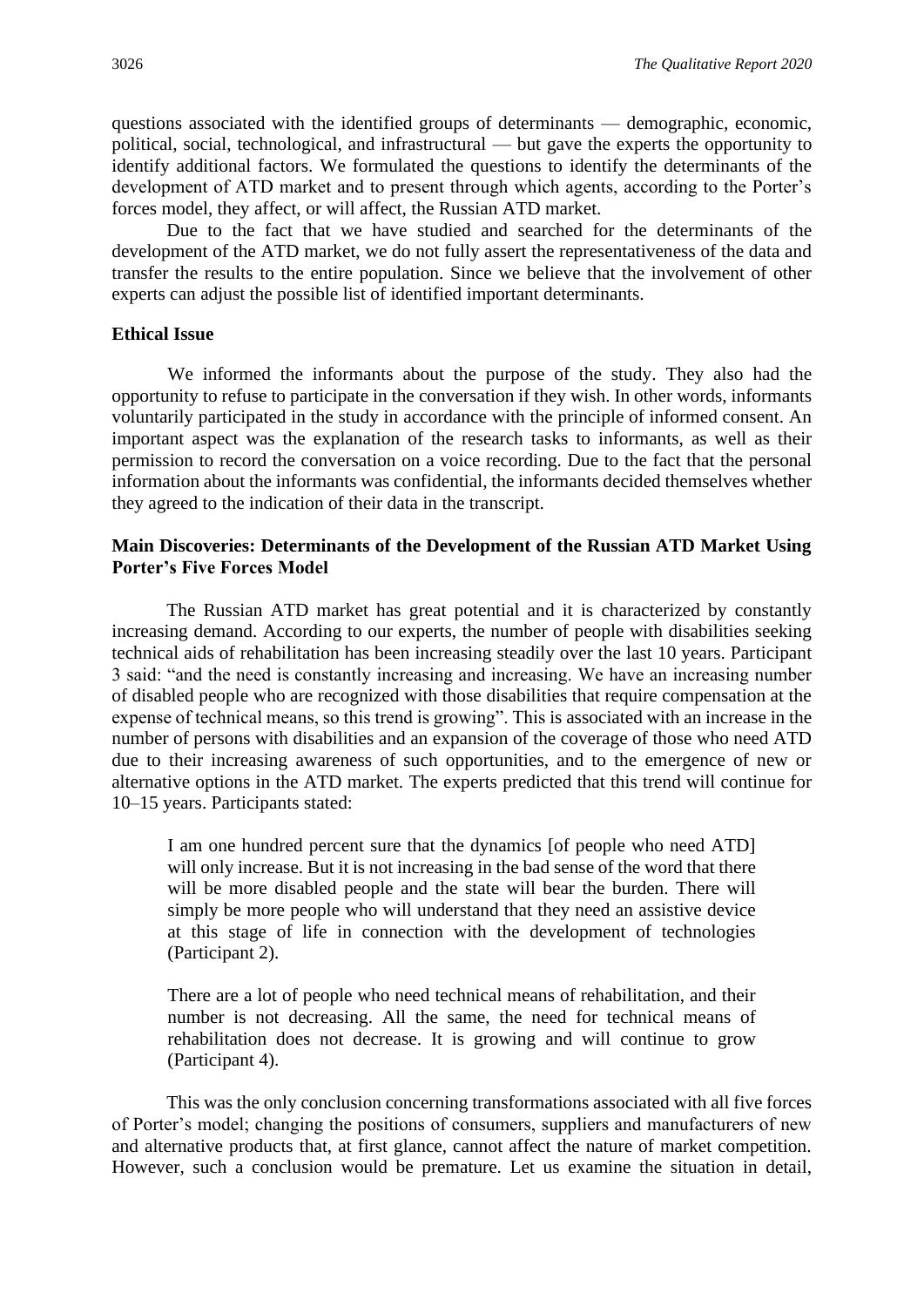referring successively to each of the five forces and describing the determinants of the Russian ATD market.

#### **Analysis of the Bargaining Power of Buyers/Consumers**

Buyers (those who choose ATDs and pay for them) in the vast majority of cases are not the final consumers but are federal and regional state organizations (the Social Insurance Fund, Ministry of Labor and Social Protection). Thus, the biggest buyer of all kinds of devices are the consolidated state agents. The choice of agent is shown in the Registers of the devices, provided to persons with disabilities from the state budget. Accordingly, its purchasing power is seriously restricted by budgets, which change annually.

Due to the complexity of the objectives of these market agents, analysis of their position we made in our study in two directions: 1) ATD distribution to final consumers, and 2) ATD procurement.

#### **Buyers Market Power Concerning the Distribution of ATDs to Final Consumers**

**Political determinants.** These define the conditions and procedures to provide persons with ATD. Informants told that nowadays demand for ATD is satisfied in three ways:

1. Supply from the state budget to only those persons with disabilities who have received an individual program of rehabilitation and habilitation, specifying the needs of the person with a disability included in the federal register of rehabilitation activities, technical aids of rehabilitation and services given to people with disabilities (The Russian government decree, held 30.12.2005 №2347–p).

2. TAR acquired by people with disabilities on their own, with partial subsequent financial compensation.

There is a mechanism, there is the development of an individual program of rehabilitation, where the specialist fits all the necessary technical means of rehabilitation. After that, after receiving the person goes and either buys it himself, and then receives compensation, or receives the necessary technical means in specialized centers (Participant 2).

3. TAR fully acquired by people with disabilities on their own. This is, our experts say, the smallest share of the total volume (approximately 21–23% of the total market volume (Ministry of industry and trade of the Russia, 2017)).

The first method of provision of ATD, and part of the strategic priorities of state policy, a number of interviewed experts pointed out, means that rehabilitation and assistive devices should be aimed at people of active working age. Participant 4 stated, "While evaluating subjective needs — who needs technical devices more — I would say, people at active working age [….] I wish they were provided with all technical aids of rehabilitation to be professionally self-fulfilled." ).

This point of view is reflected even in the position of representative of the State Bureau of Medical and Social Expertise we interviewed. She described the determinants taken into consideration by that state body about the supply of modern technical devices to a person with a disability. Participant 7 stated:

A similar prosthesis could be given not only to this young man, but also to a retired person of 60 years old. But nobody will give him this prosthesis.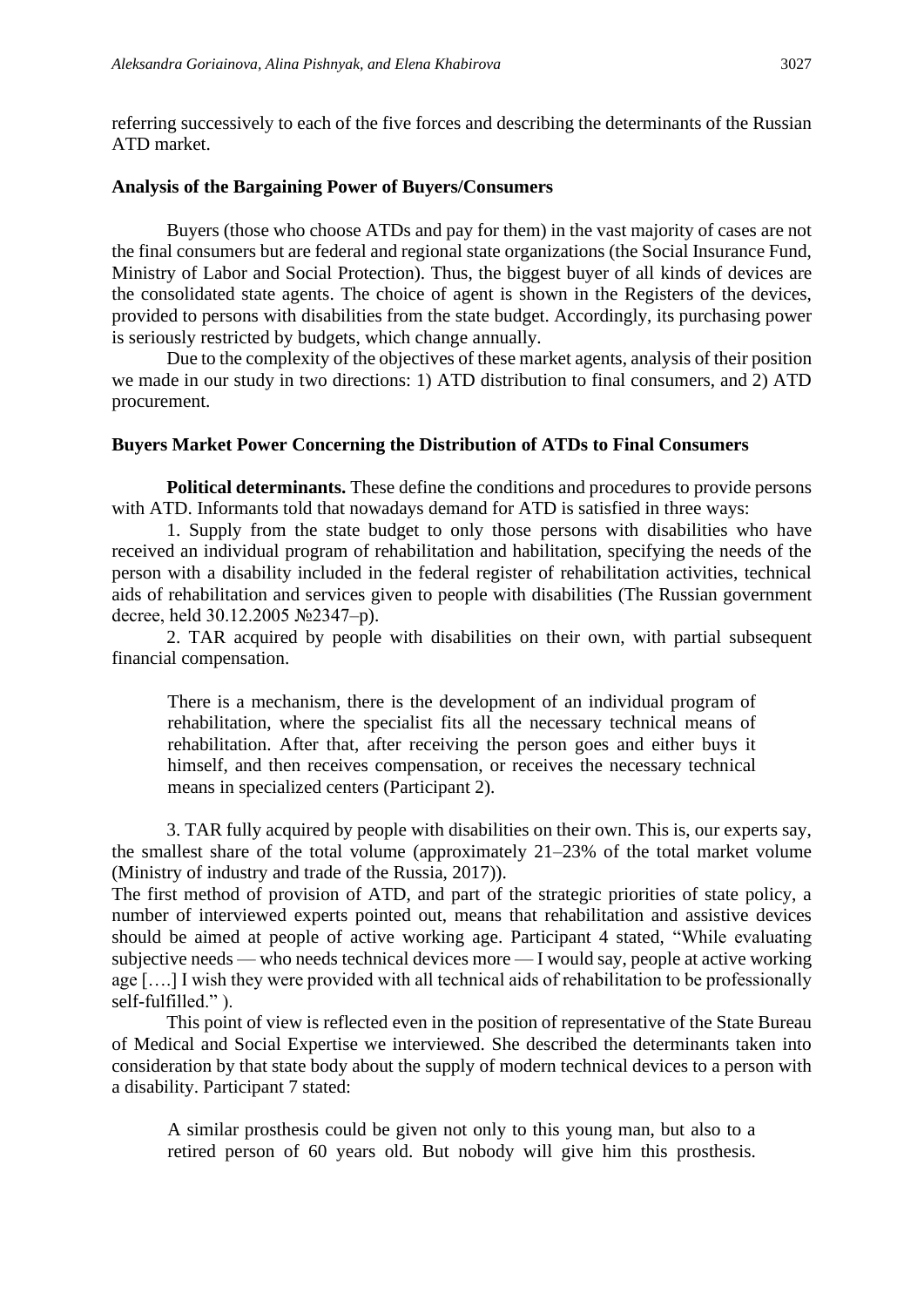Nobody. Because they do not see any economic benefit. He is not going to use it to go to work.

This example shows how the problem of priority in the supply to specific groups of people with disabilities is reflected in state policy. It is important to understand that this way of ATD supply, as provided by the state budget, dominates now. It is connected with the fact that families with people with disabilities and those who need technical aids of rehabilitation, as a rule, have low income and limited possibilities of employment. Participant 1 explained: "While the salary is small, they will not be able to independently purchase technical means of rehabilitation. Naturally, well-being can uniquely affect the ability to acquire on their own."

These key aspects make up economic obstacles for people with disabilities to buy assistive devices on their own.

In general, the interview data are similar to the sample surveys results. According to Complex Observation of Living Conditions of Population (Rosstat, 2016), year 2014, the share of people with an average income below the minimum subsistence level is about 12–14% among people with disabilities of groups I and II, and 17% among people with disabilities of group III. Among people with disabilities of group III there is also a bigger segment of those whose income ranges from 1.0 to 1.5 MSL (almost 29%).

Trends in people with disabilities labor market participation serve as a source of information about their self-sufficiency and independence from social assistance. We consider this subject in the context of the social inclusion of people with disabilities. During the interviews, we also tried to find out whether it is possible to change demand for ATD by transforming the attitudes of people to disability inclusion in leisure activities, the labor market and education. Despite people with disabilities in Russia forming a stigmatized group (see Rasell & Iarskaia-Smirnova, 2013), people without disabilities recently started reacting quietly at people with restricted abilities using assistive technologies and devices. However, our informants stated that the general population still needs to be taught tolerance towards persons with restricted abilities. Participant 3 explained:

We, unfortunately, have people little adapted to perceive people with disabilities simply as usually people walking alongside through life. It doesn't happen. Our children (those who are brought up in families) are not prepared to perceive a sick person as an object of constant help and attention.

Besides, our informants stated that the state and society must help people with disabilities feel comfortable while using ATD. Participant 5 said: "Many people, especially those who have a minor restriction of hearing, don't feel comfortable wearing a hearing-aid. Well, they can hear something wrong, understand something wrong, but they feel more comfortable saying that they haven't heard."

Experts expect an increase in the number of people with disabilities willing to start work, with changes in attitudes, although this change is expected to be slow as few employers are ready to hire people with disabilities.

You have to talk to them [employers] for a very long time. You must show them the people with disabilities who are able to do something using TAR, that they are not just crying for a salary as dead wood, but really doing something (Participant 4).

It was also emphasized, that people with disabilities can be involved in the labor market more actively. TAR are necessary for people with disabilities to join the labor market, so that they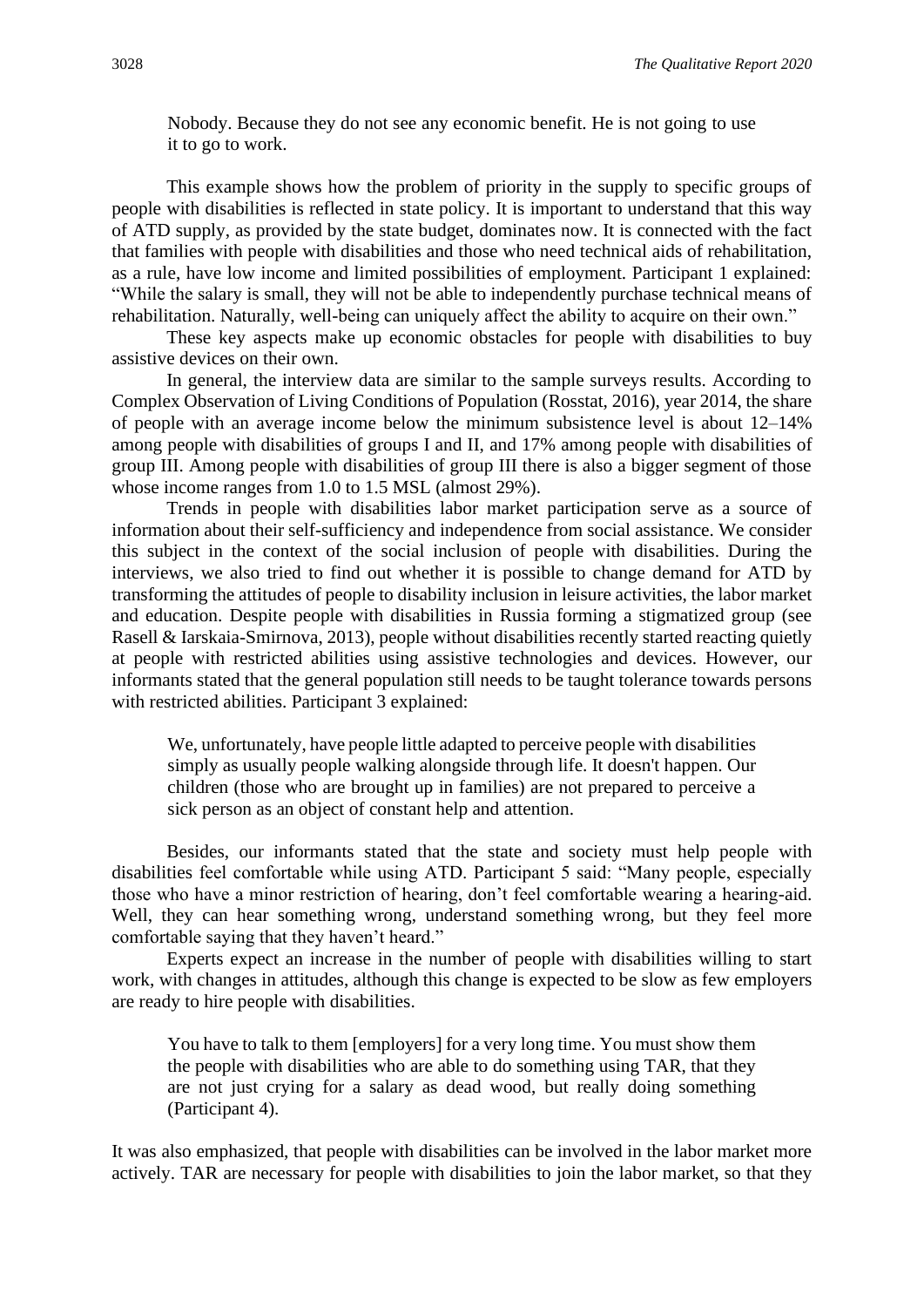can start paying taxes and become less dependent on state assistance. The informants said that the state must boost the employment of people with disabilities, which will increase effective demand for ATD. Participant 2 stated:

A person is given an assistive device to get equal opportunities and rights, to work as other people do, and pay taxes as other people do. We invest in a person with a disability. With understanding that it is the person's life, the government invests in a person with a disability so that he pays taxes — that is the only aim.

However, state policy sometimes does not motivate them to do it, on top of the existing barriers and long-lasting prejudices.

There are stereotypes, and even some people even think that people who are deaf can't drive. Our ideology is supposed to break bans, but everything was banned. And now that tendency is still alive, that is to say, we always have to overcome barriers. (Participant 5)

Now experts say that employment stimulation policy is generally imitative and formal, and sometimes is a disincentive both for the person with a disability and the employer. The positions offered are mostly low-paid, so people with disabilities do not want to work. Participant 2 said:

There is a retiring pension with regional premium. We call it Luzhkov's premium. A person receives a pension of 15,000 rubles in Moscow. He finds a job with a salary of 17,000. His pension decreases from 15,000 to 3,000. Is he interested in work? You can guess the answer. Does the state do its best to motivate a person to work, to pay taxes?

In the 10-15 years, we should expect further changes in points of view on disabled employment. Hypothetically, it could also influence demand for ATD among citizens of active working age.

If a person starts working among ordinary people, he will be using a hearingaid all the time. That many people use assistive devices from time to time or never use them means the more inclusion there is in employment, the more assistive devices will be used all the time, will be in demand (Participant 2).

People with disabilities and their families express a positive attitude to getting education. This also can stimulate demand for TAR. As for inclusive education, informants suggest it might not be a wholly good thing. Informants also note that, despite the positive shift in people's attitudes towards people with disabilities, parents do not want their children to study together with children with disabilities. They add that even children with disabilities and their parents can be psychologically unprepared to be getting education with children without disabilities.

Nowadays, while they are trying to introduce this awful inclusion system and close special schools, it will lead to nothing good. Thank God, in Moscow there are still these schools left — as autonomous structural sub-divisions with their own administration. But in the rest of Russia they are just lumped together. Children who are deaf with children who are blind, and they are all sent to mainstream schools. What is the result? There is no result. That is why inclusion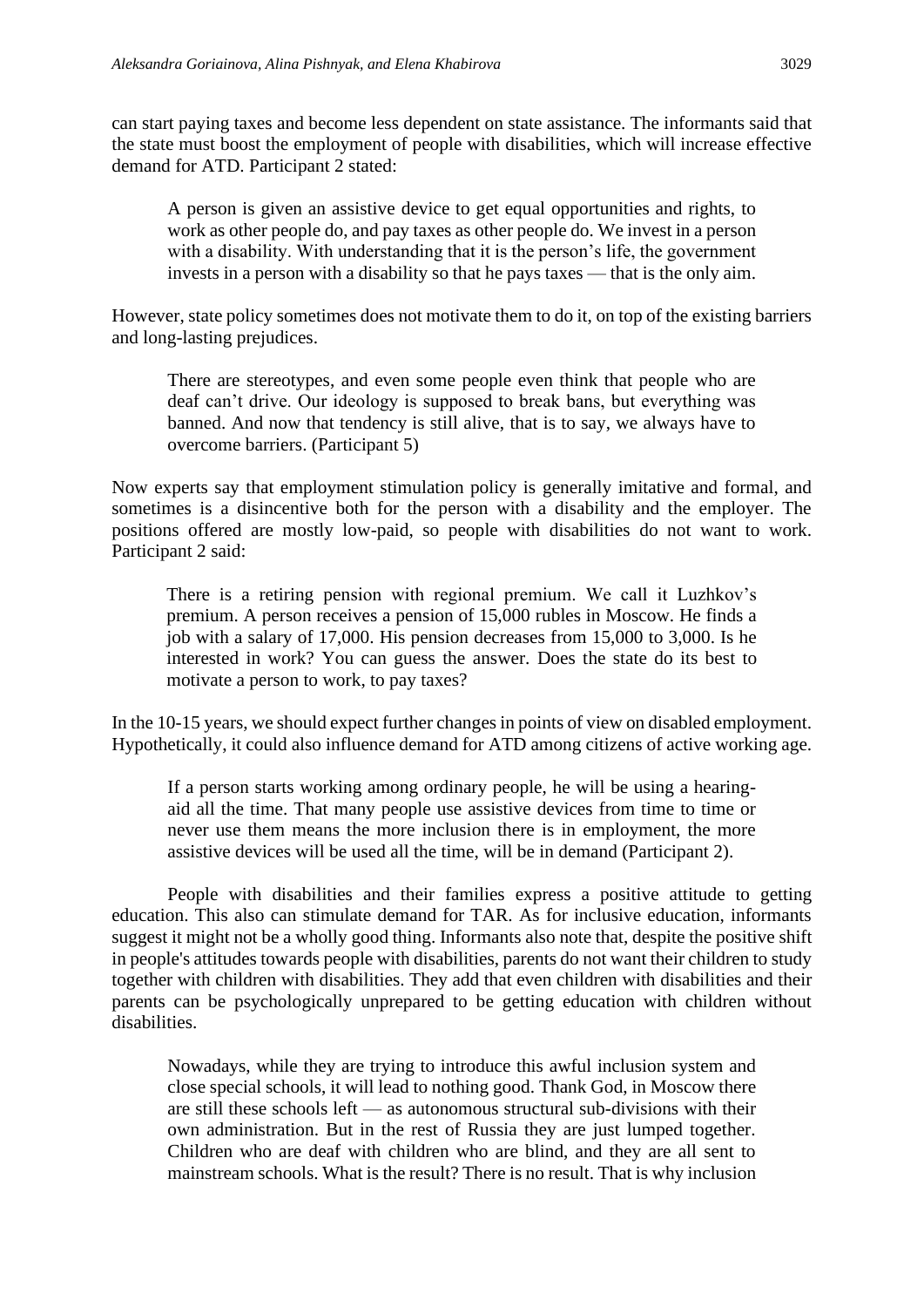should be done sensibly. Meanwhile, special education as a base, as experience, as study, as a resource should be kept (Participant 2).

In fact, not all parents want their child to study next to a person with disability. For example, there are other categories of children, for example, mentally retarded children, and not everyone can study with them, because purely psychological barriers arise there (Participant 2).

From the point of view of experts, the state is making steps towards a policy of stimulating inclusive education, however, at this time there are barriers that prevent the implementation of inclusion in schools.

Today, our schools are not adapted enough for disabled people to be there. That's why when people with disabilities go to regular schools, they go through a lot of ... trouble, that's putting it mildly. Sometimes teachers do not want to work with such children, because the costs for them must be very large. These children should be dealt with (Participant 3).

At the same time, according to the participant 6, the population needs to be told more about disabled people and about inclusive education: "The only thing that is needed is massive promotion of this all, that there are such opportunities, there are such programs, there are things related to inclusive education."

Therefore, inclusive education policies should be implemented gradually, in stages, rather than by closing some schools and merging with others. The expert says that participants of the educational process are not ready, so this should be taken into account:

But all we want is to break, and breaking is not building, and now let's send all the children who are deaf and blind to a secondary school, even though they are not ready, and we are not ready, that is, we can not do it forcibly. That is, it all needs to be done gradually… Well, so we are not against inclusion, but we need to do everything in stages with the mind, and not by closing schools (Participant 5).

However, encouraging school inclusion will increase the demand for assistive devices for children.

In the context of the supply of assistive technologies, it is important both to provide people with disabilities social inclusion and to evaluate the degree of accessibility for them this is revealed in infrastructural determinants. In the sphere of social support for people with disabilities, not only individual targeted necessary help is important, but also the creation of a comfortable environment. Experts state the degree of accessibility of accommodation and the city environment as determinants of the need for assistive devices.

In other words, we are already thinking globally about making everything available everywhere. Here is such a word as universal design, that is, just everything. That is, and where to go, the tableau is hanging, the next stop is such and such, an announcement… That's what I wanted to show you, in particular, we requested that the cultural objects have been adapted for people with disabilities, then suggested how to do it in museums. Well, that is, there are audio guides for people who are blind, which convey the speech that is around,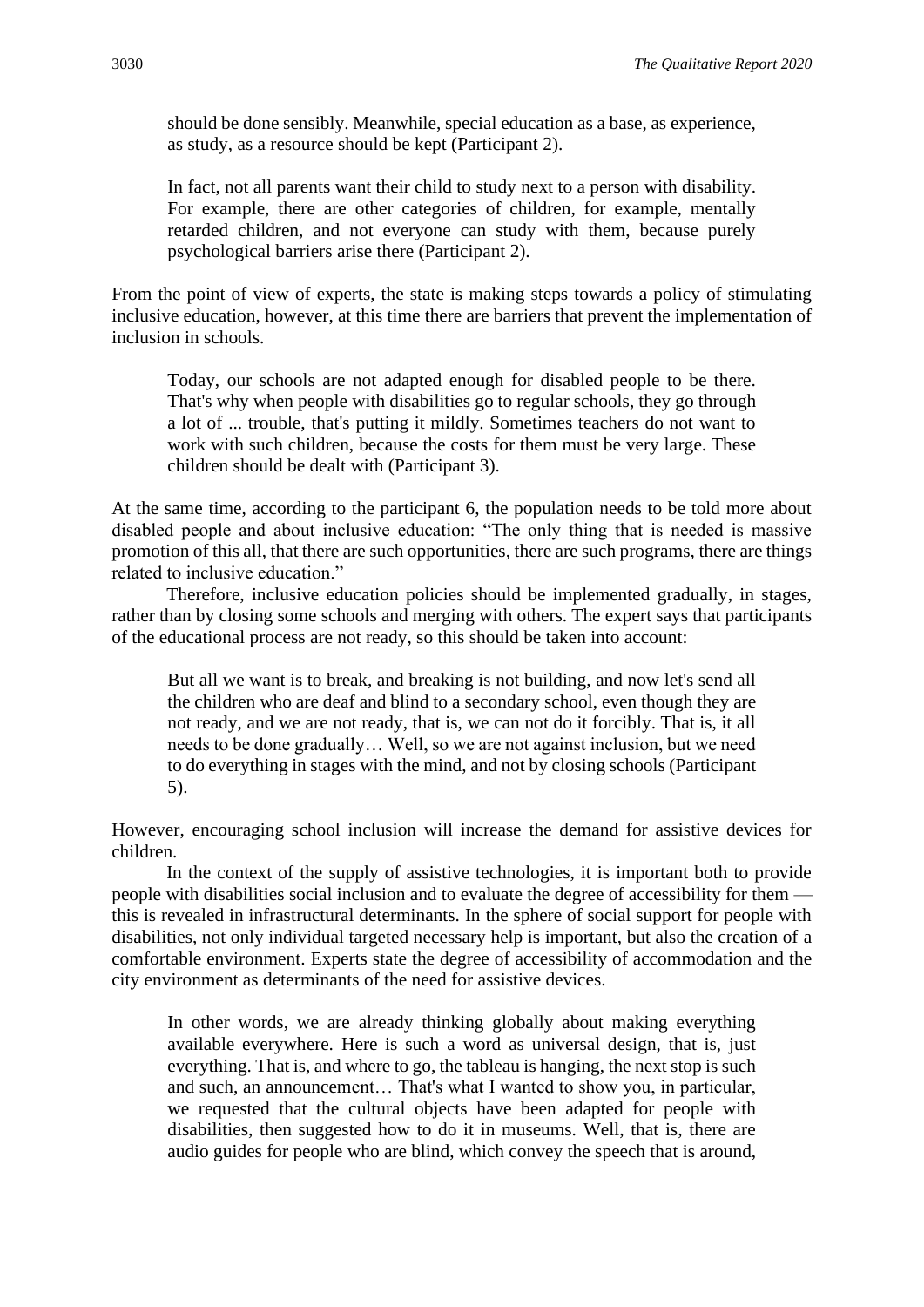that is, you are in a certain room, there are such and such pictures (Participant 5).

Both the devices and the leisure environment are becoming more diverse, that is, the availability of new and new leisure destinations – yes, indeed. And due to the availability of technical means of rehabilitation, the availability and expansion of the range of leisure activities will increase even more (Participant 1).

There have been numerous improvements in the realization of the state program "Accessible environment", providing a friendly environment to people with disabilities in cities and subtitling TV shows for the hearing impaired, presenting tickertapes in public places. Participant 12 said: "Well, Moscow has visibly changed. Actually, the number of barriers has decreased. But the problem is…. Have you noticed more people with disabilities in the streets? No."

Nevertheless, not all city infrastructure, schools, or work places have been fitted with wheelchair ramps and lifts. Most blocks of flats do not have facilities for people with disabilities.

There is no place to keep wheelchairs in Khrushchev's buildings [common 5 storey apartment buildings, without lifts]. Some people leave them under the stairs at the entrance. But neighbors can get annoyed. Some people keep their wheelchair in the garage instead of a car. Everything should be solved together, and there is also the problem of giving affordable housing to person with a disability (Participant 12).

These and other issues should be taken into account while developing targeted social support and care for people with disabilities. The factor of closeness and accessibility to necessary services and the accessibility of ATD and their maintenance as well, is rather important. Some experts speak about potential improvement in this context.

The Ministry of Labor is working on a program up to year 2030 called "Accessible environment". One of their priorities is developing a Bureau of Medical Social Expertise. The inaccessibility of the Bureau is also an infrastructural problem which must be solved. That is to say, physical specialists with medical-social expertise should be accessible. It's clear, that there are programs when specialists go out for visit, but they can't cover everybody (Participant 6).

There is also a proposal to strengthen social services with new subdivisions which will evaluate environment accessibility for people with disabilities and their need in equipping houses with various technical aids (a doorbell alarm device or a water/gas turning off alarm device and so on). Participant 5 stated:

Maybe, in the long run it will be necessary to start a guidance service within the Ministry of Labor. It will have its own center. It will be like they say now: let's evaluate the accessibility of the living environment for the hearing impaired.

Having considered the key determinants of the development of the Russian ATD market in the context of *buyers' market power in respect to distribution* TAR *to final consumers*, we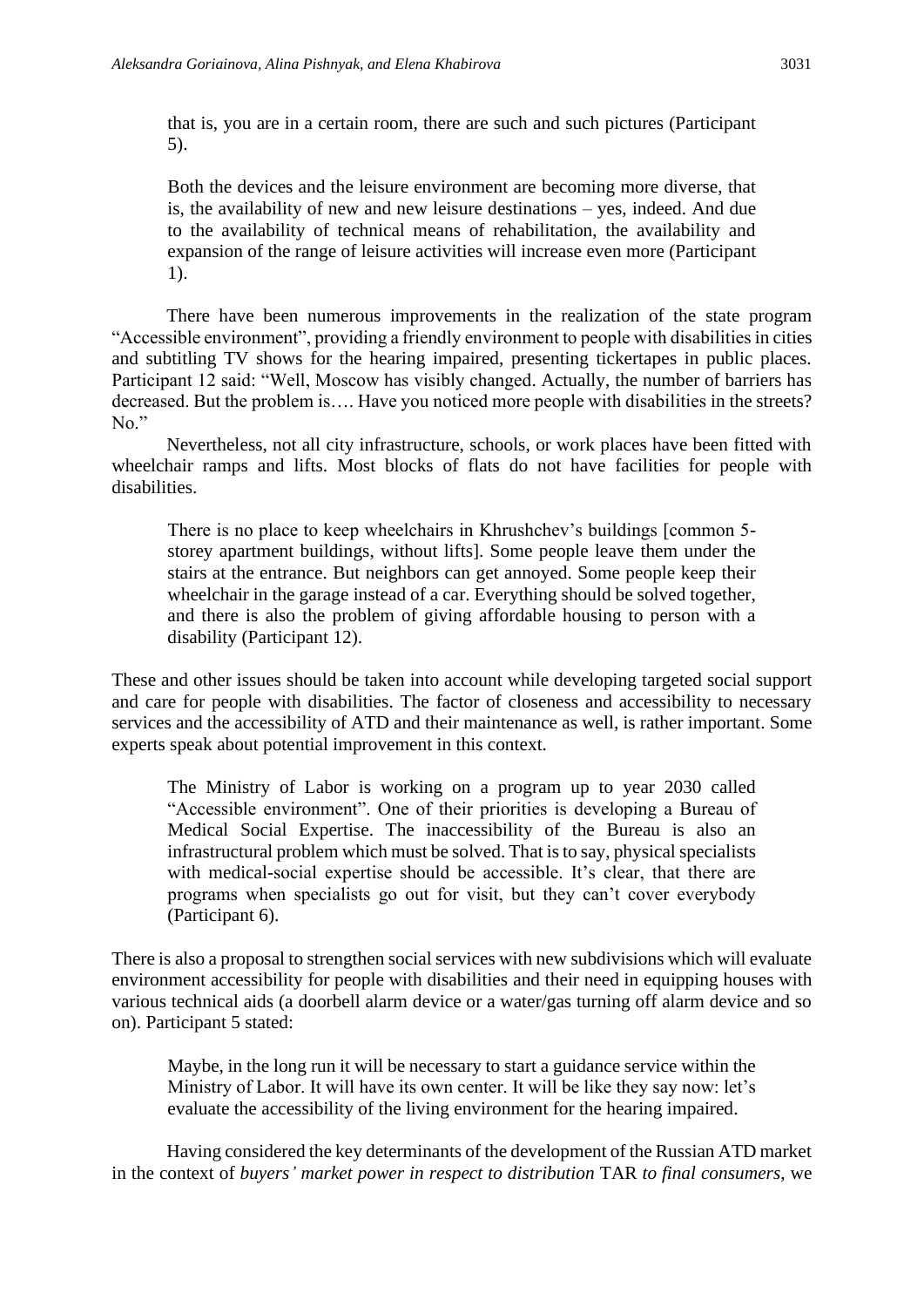will touch upon the main drawbacks of this market organization. This analysis is of great importance because the specific criteria and the order of providing social assistance within budget, human resources and other restrictions, can cause a number of unfavorable tendencies.

The procedures for providing ATD are strictly regulated, but incomprehensible to final consumers. It was discovered that one of the main barriers is that people with disabilities are ill informed on current supply of ATD and the necessity to register the status of a person with a disability.

The information barrier, unfortunately, is also a big problem in the awareness of the population in the presence of a particular algorithm of actions. People don't know, especially in the regions. Here he had an operation… And the doctors don't tell them, because the doctors aren't notified either (Participant 1).

This information is not tailored by any agent working with the population, including medical workers. This lack of information results in refusals to register for the IPRH, which is necessary to receive ATD, because "rehabilitation" is misunderstood.

If he now agrees and takes a rehabilitation program (the one we have developed for him), he always believes (due to his naivety, to put it mildly, or due to a misunderstanding, or lack of information), he believes that if this is rehabilitation, then the disability group will not be given, will not be given in the future, and they refuse the rehabilitation program... And patients are never told about rehabilitation... not scared, not explained to them (Participant 3).

In other words, some people with disabilities are afraid of losing their disability status or group if they agree to rehabilitation.

Here we have an opportunity to make reference to the secondary data of quantitative surveys, conducted by Rosstat, and note that the IPRH is registered by 38% of people with disabilities, yet nearly 75% of people with disabilities who needed an ATD are fully provided with TAR (Rosstat, 2015). Meanwhile, 65% of people with disabilities, having TAR first of all people with disabilities of groups II and III, bought the devices on their own. Meanwhile, almost half of people with disabilities needing TAR do not have IPRH treatment recommendations (including the fact that their program has not been developed yet).

In the context of the disability work system, informants discussed the competency level of employers from the Bureau of Medical and Social Expertise, responsible for registering disability status and composing IPRH. They claim they are lacking in deep knowledge on technical peculiarities of different rehabilitation aids and miscomprehension of the opportunities and conditions of their use by persons with various health restrictions. Evaluations, included IPRH, are not always done by specialists.

IPRH, as a rule, is formal and has nothing in common with real rehabilitation. How it is fulfilled in practice is never really checked. Only the TAR provision is registered, but it is not connected with the rehabilitation itself (Participant 8).

A person is given a hearing-aid and informed that he doesn't need a translator. "Why?" — "Because you've got a device". That is not correct. I mean, when a person with a disability is given something, something else is taken away. They say, "It is enough for you." It is absolutely the wrong approach" (Participant 2).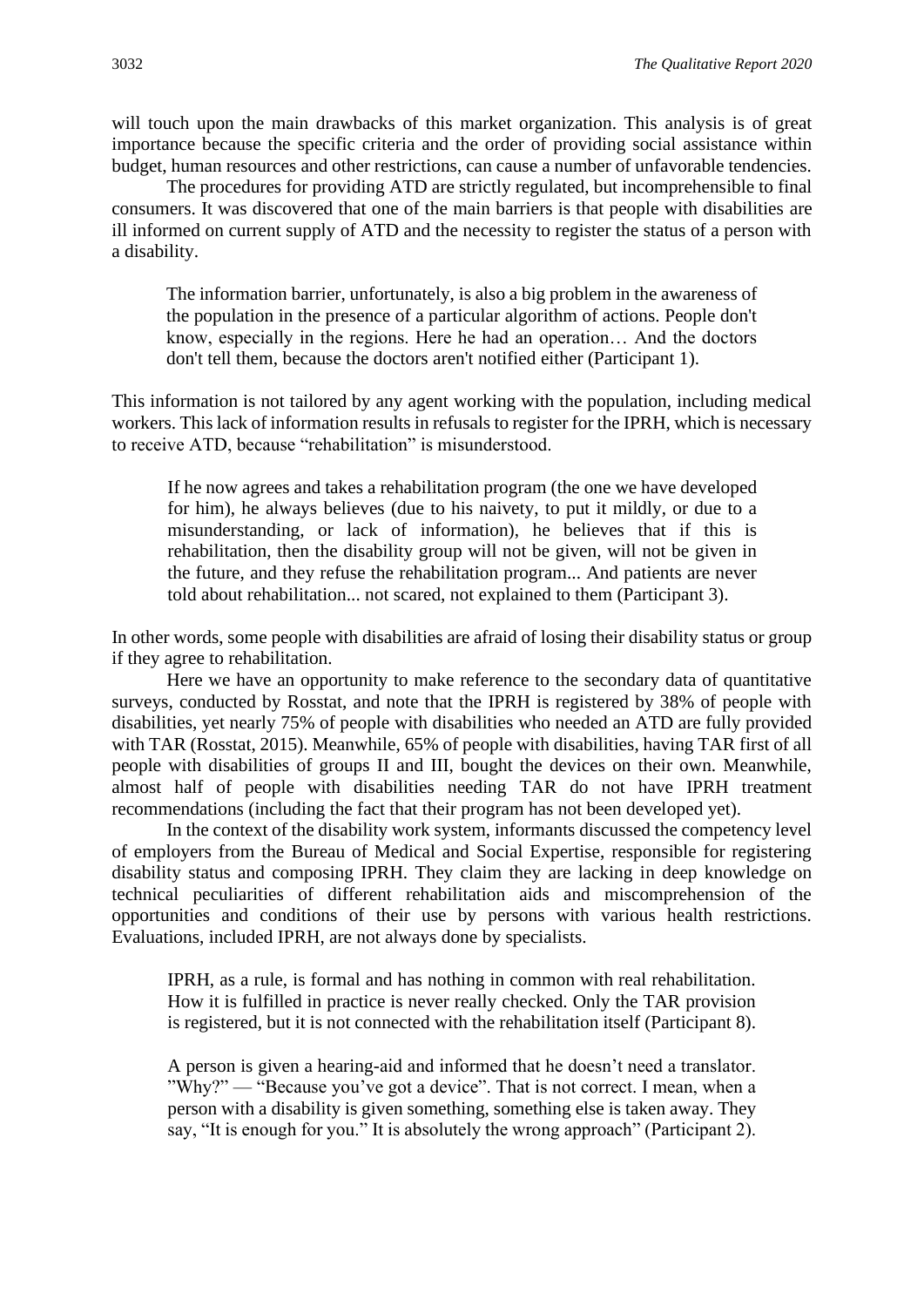Quite often not only employers from the Bureau of Medical and Social Expertise, but medical workers as well are not well acquainted with the TAR available. Participant 8 said:

As a rule, in the case of uncorrectable eyesight they tell the patients that nothing can be done, except rehabilitation. It is necessary to include basic study on the special correction of restricted eyesight and the rehabilitation of people with disabilities in professional development and an up-grading program for ophthalmologists.

These problems decrease the efficiency of the system and prevent people with disabilities from being independent and being included in society. That is why these problems demand urgent attention.

#### **Buyers/Consumers Bargaining Power Analysis Relating to ATD Purchasing**

Conditions for structural assistance between suppliers, buyers and consumers are confirmed by law, and the most influential are state agents who purchase and distribute ATD:

Actually, there is no market now, because we mean market when, while purchasing, final consumer interests are taken into consideration. […] Now there is no evaluation like that. We have a consumer, who is not involved in making purchasing decisions. Those who pay, make the decisions. […] What is in the state contracts, that is done. Links with the market, with the final consumers have been lost. (Participant 8).

So our informant stated that the Russian ATD market is highly regulated not only in the distribution of devices to final consumers, but also in the purchasing of ATD.

However, the state does not support an innovation policy, and is inflexible in its decisions. Informants consider this a serious problem. For example, there is a list of devices that can be purchased by the state. Informants said that new ATD are very difficult to include in the existing TAR Register. Participant 10 outlines: "The state guarantees assistive devices in accordance with the Federal List of TAR, but the obligations are limited by the budget, so it is problematic to include new, innovative TAR in the List.", and partisapant 4 says: "It is very difficult to make changes to this list. That is almost impossible. Moreover, if we try to make these changes, we may not even succeed. " In fact, administrative regulations deprive specialists from the Bureau of Medical and Social Expertise of the chance to offer any substitutes to people with disabilities. Budget restrictions and the absence of opportunity to enhance free medical aid for the people with disabilities delays the provision of rehabilitation  $a$ ids<sup>3</sup>, the attempt to save money by purchasing devices by tender (which often results in bad quality) and the low salary of specialists from the Bureau of Medical and Social Expertise, badly affects service quality. Participant 1 stated: "The Social Insurance Fund holds [a competition] in regions, a tender is given. And mediators (the so-called suppliers of these devices) intrude there. […] Companies with good products leave. Those who don't have good quality products win." And participant 3 said, "competition is good, struggle with corruption is very good, but not here."

We conclude that state agents purchasing and distributing ATD are the controllers who define which products will be available for consumers, and which technologies will be in

<sup>&</sup>lt;sup>3</sup> Which is confirmed by the result of the control measures of the accounting chamber, see (Accounts Chamber of the Russian Federation, 2016).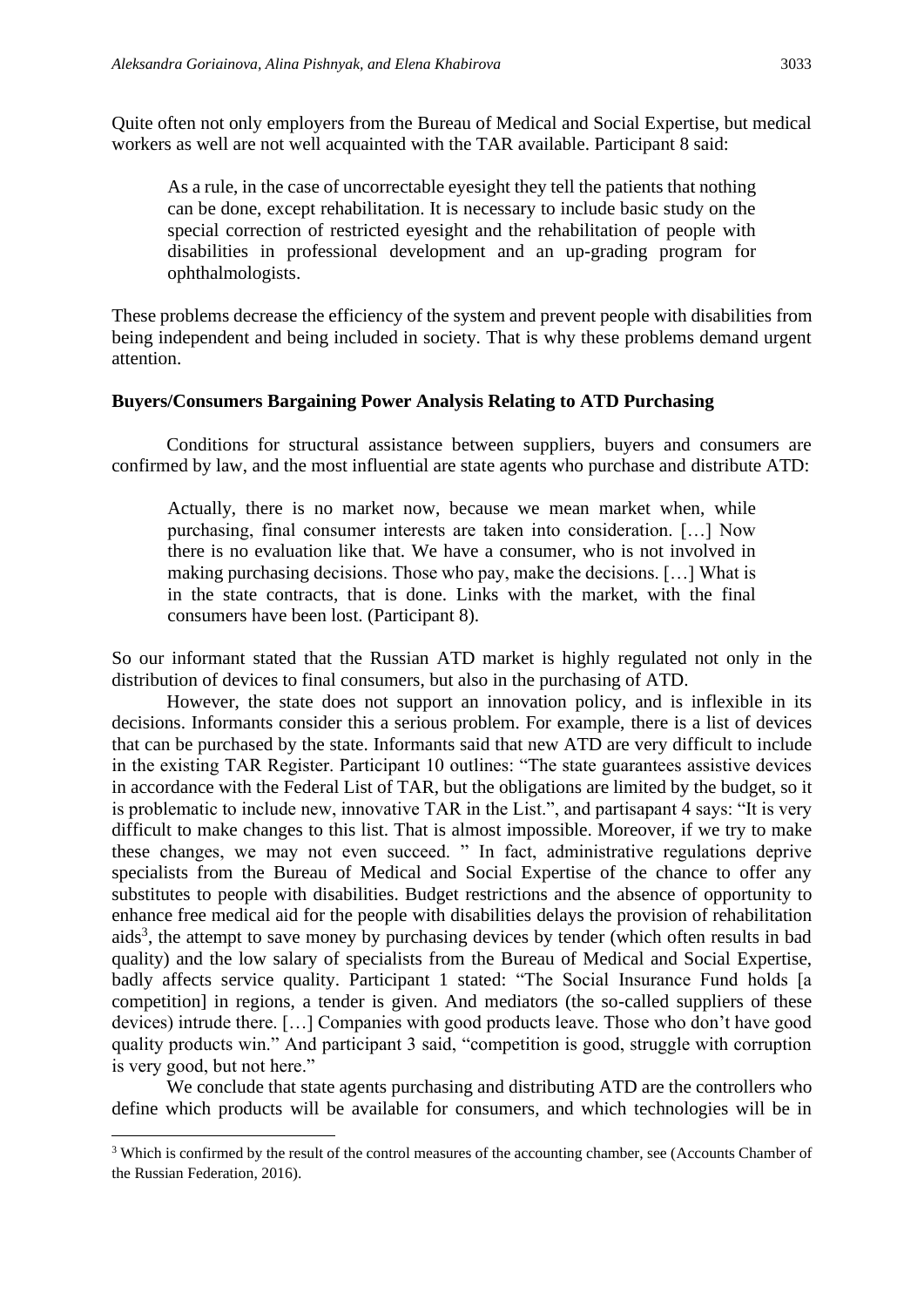demand and promoted, and consequently, will develop the market in general. In connection with that, state policy and state budget opportunities are the main political and economic determinates of the development of the ATD market in the next 10–15 years.

The final consumer is given less market power, than state buyers, and influence the development of the market less than the state.

#### **Analysis of the Bargaining Power of Suppliers**

Another important group of players on the current market are domestic and foreign manufacturers and distributors of ATD. These are federal state prosthetic and orthopedic enterprises of the Russian Ministry of Labor (71 enterprises) and small and medium-sized businesses (about 200 enterprises) (Ministry of industry and trade of the Russia, 2017).

The total volume of domestic production of rehabilitation products in Russia in the year 2015 was 11.8 billion rubles (Ministry of industry and trade of the Russia, 2017). However, 60% of the market was accounted for by imported goods. The total imports of rehabilitationoriented goods in Russia in the year 2015 including the segment of architectural and planning adaptations (ramps, etc.) was estimated at 17.7 billion rubles (Ministry of industry and trade of the Russia, 2017).

The most influential player in the ATD market is currently the government. It is the largest purchaser of products who, using the determination of the budget of the state support of the market—economic determinants— stablishes the conditions for the activity of producers and suppliers of ATD. However, as noted by the informant, the financing of purchases from the state budget is stable, but for various reasons, there are periods when it increases or decreases:

You know, the situation with the financing of the industry is developing unevenly. There are years when there is an increase in funding. We can say that there are periods, as suggested, before the elections, when there are some factors that draw attention to our industry. Sometimes the funding is stable for quite long periods. Once it falls in real terms, adjusted for inflation (Participant 8).

This factor complicates the process of planning production and procurement in this field. When producers face irregular payments over the year, it negatively affects the recipients of assistive technologies (for example, delays occur in the transmission of the TAR to the end user). Participant 8 said:

The bulk of our funding falls on the fourth quarter, sometimes in the third quarter but the first half of the year, in general, remains without adequate funding for various, mostly for organizational reasons. The Ministry of Finance may delay the transfer or state customers are too slow to prepare to the competitive procedures.

The expert does not consider that in the near future there will be significant procedural or legislative changes that will ensure the inflow of investments into the ATD industry and will allow manufacturers and suppliers to feel the change in his role and exercise their market power in a different way.

To improve investment conditions, some specific improvements to public procurement processes or the creation of other methods of communication with the end user must definitely be made so that there would be sustainable demand,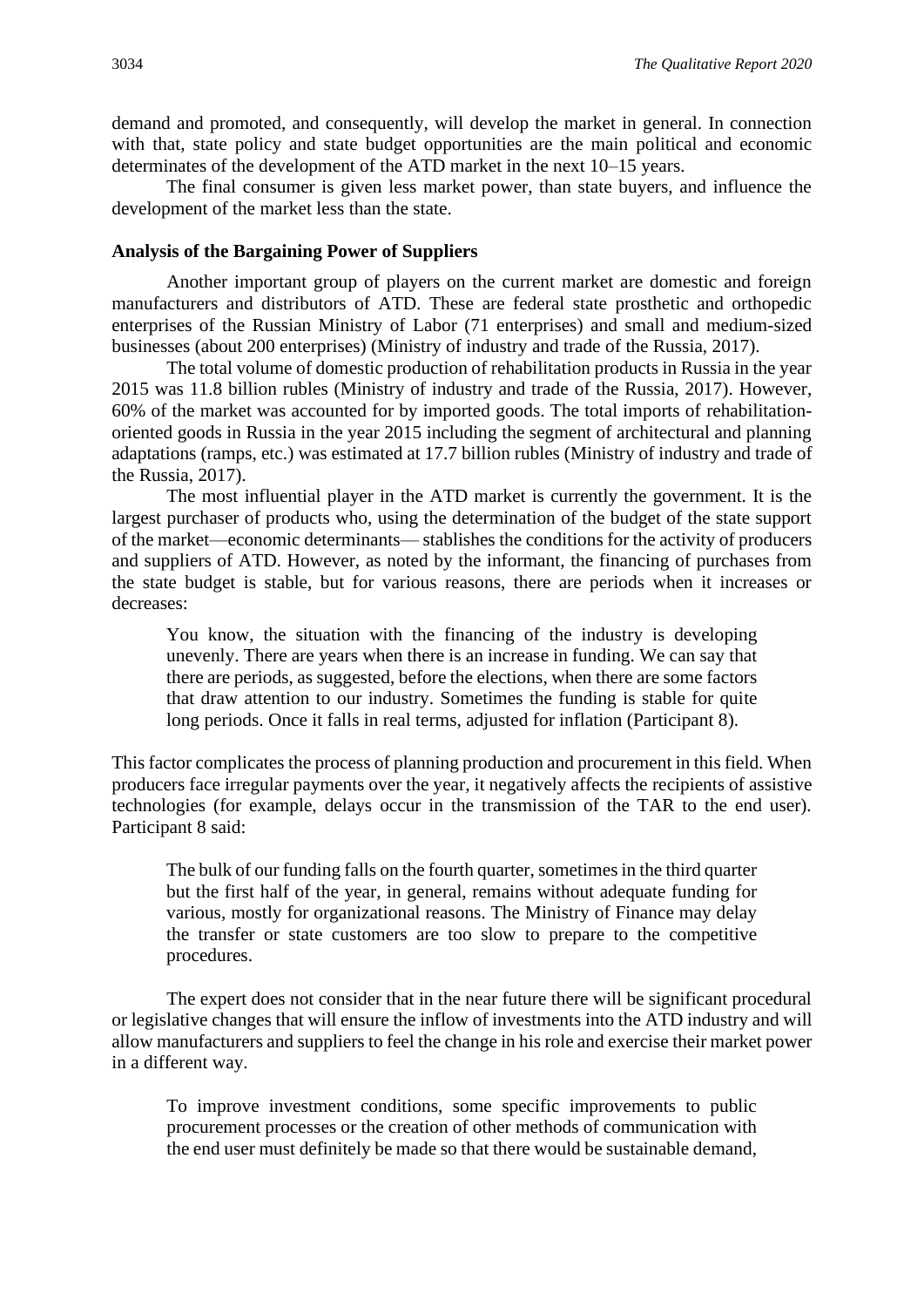reliable demand for a long period, which would be interesting for the investor (Participant 8).

Changes in ATD production technologies are potentially a source of significant market changes. A comfortable solution can increase the demand for the devices and in the future reduce the cost of production and increase supply. New technological solutions can contribute not only to improving the quality of life of persons with disabilities, but also to make education, employment and leisure activities more accessible for people with disabilities. However, to assess the impact of this determinant automatically, according to experts, is not possible. Technological solutions are dependent on the political vector; in the absence of a request for an extension of the supply and an individual approach by the regulator, investments in technological changes (both in the development of new and the adoption of existing solutions) remain economically unattractive. The cost reduction in the current circumstances may result in deterioration in the quality and functionality of the product, since the prices of assistive devices in Russia are lower than in foreign countries.

You can't strive for cheapness, because it kills innovation. If we take any device (a TV, a telephone), you will notice that the cost of generally good devices does not change over time, but they are getting better and better (Participant 2).

When a competition is held for the purchase of any [TAR], there is a technical task written, and always wins a cheap one. It's not always right, it's not always good. For our people with disabilities, cheap is not good. The person with disability needs it to be very high quality. A person with disability needs it – he doesn't care whether it's cheap or not, because he gets it for free - a person with disability needs it to be very convenient in life (Participant 3).

In the next 10–15 years, according to experts, one should not expect that the production of rehabilitation devices will become cheaper. In particular, this is due to new challenges that will require new technological solutions. Nowadays there is demand for development of the ATD for children, which is significantly inferior to the senior segment in Russia. Participant 6 said:

Now we see that there will be an emphasis on children. For adults, there are, more or less, a medical database, there is, more or less, an understanding of the history of providing the adult population with current means of rehabilitation, absorbent underwear, and diapers. The proportion of children is very small. And children probably will need some new innovative products.

Thus, ATD manufacturers and suppliers have much less influence in comparison with the state authorities. It is expected that in the future the role of political determinants (whether it is the policy of import substitution, support of domestic producers, normative regulation of ATD production and sales or the development of the sector of high-tech assistive technologies) will not weaken. Nevertheless, political decisions will be certainly associated with economic ones — obviously, the innovation vector will require a substantial increase in public funding.

#### **Analysis of the Threat of Substitute Products**

The issue of the economic efficiency of the replacement of traditional services for social services due to the wide distribution of ATD, which is widely considered abroad, has not yet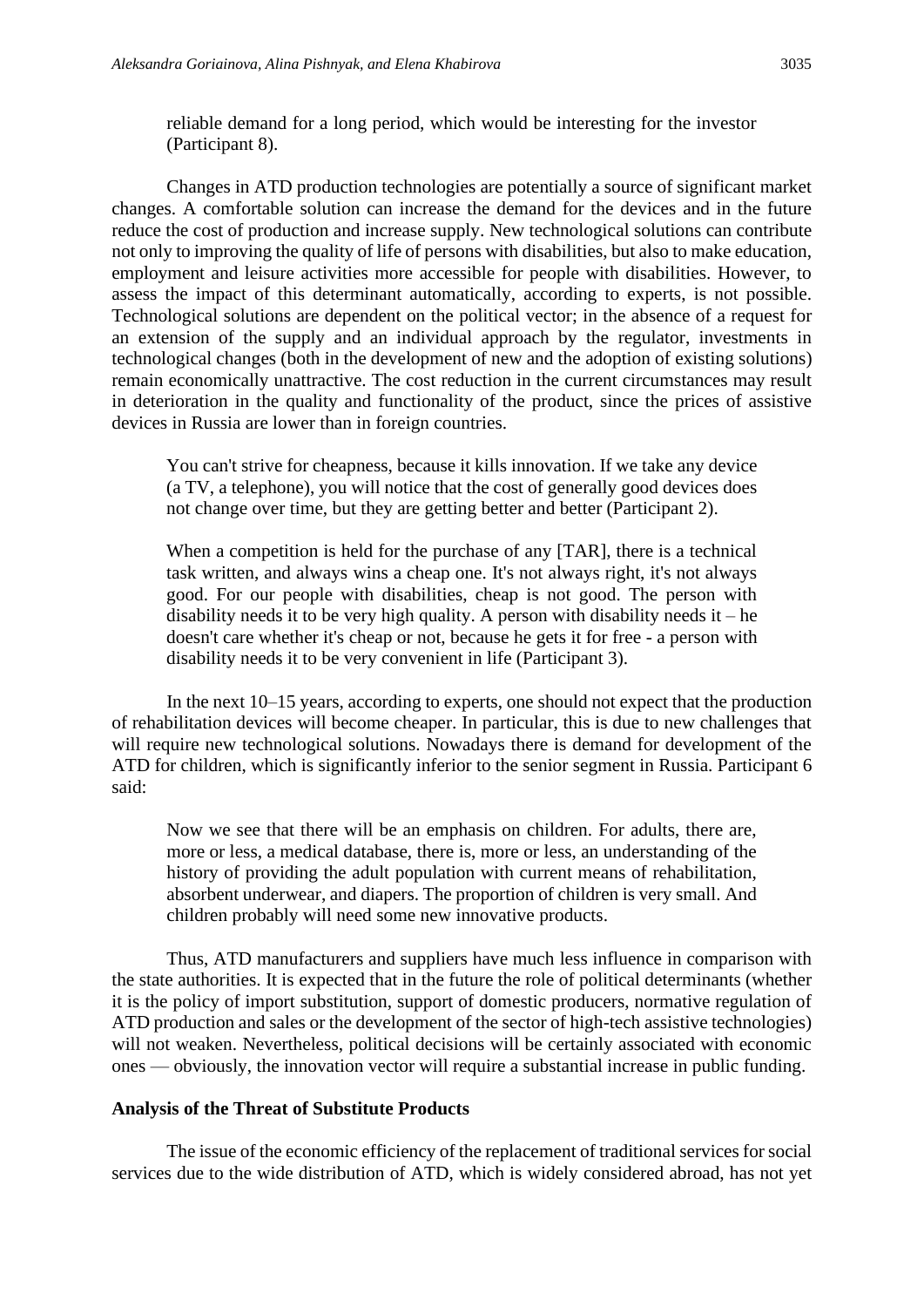received any significant discussion among Russian experts. In the future, the ratio of the expenses for wages and payments to individuals providing care for a person with a disability, on the one hand, and the cost of ATD, on the other hand, will determine the trajectory of the development of this market on a par with other determinants. And here again we have to mention substantial budget limits and lack of effective demand— economic determinants—as restrictions for expanding the range of rehabilitation equipment in the Russian market.

For consumers of ATD a significant disadvantage of the current system, according to the interviews, is the lack of individualized choice of assistive devices.

Let's say that it is necessary to choose the right technical means of rehabilitation, so that it is individual, because now in most cases it is not individual. Now one of the evidences that the system is unfortunately product-oriented and not patient-oriented is the number of diapers that are purchased for the disabled who suffer from incontinence... but diapers are not an assistive product or a means of technical rehabilitation for the disabled. It is the protection of the bed. And why are there so many of them? Because they are cheap and simple (Participant 6).

An individualized selection of ATD becomes possible for persons with disabilities who self-purchase assistive devices. There is also the option of reimbursement from the state. However, according to expert:

In our country, a person with disability is not even able to do this, because, first of all, compensation is not one hundred percent, and at best, as a result of such dumping tenders, the price of compensation is equal to the cost of the tender. This is another negative factor that affects the patient's purchasing power – the fact that compensation becomes scanty due to this (Participant 1).

So this compensation is much lower than the retail cost of the device because its size is based on the purchase prices determined as the result of competition. The share of those who are able to purchase the technical aids of rehabilitation, according to experts, is extremely low. Under the conditions of the centralized public procurement of standardized devices, persons with disabilities often receive devices that they do not use. Thus, instead of the targeted assistance there is a formal approach leading to inefficient expenditure of funds.

It means, [a technical aids of rehabilitation] can lie on the shelf, can be used for hammering nails, maybe, for doing something else. Needed or not, as we are used to hearing, "I will take it". If I am a part of the individual rehabilitation program, I'll take a "speaking" book and put it aside or give it to my grandson– let him listen to an audiobook or some music (Participant 4).

When the standardization of products is high, for example, if national standards are approved or international ATD standards are fully recognized, it is easier to switch between suppliers, and this change within one group of highly standardized devices does not involve additional costs. In such circumstances, suppliers have to differentiate their products and offer additional benefits compared with the universal standard in their group of ATD.

Some experts consider that the marked deficiency in the system of selecting technical aids of rehabilitation can be resolved by a transition to a new mechanism of issuing personal certificates for assistive devices to people with disabilities (a political decision).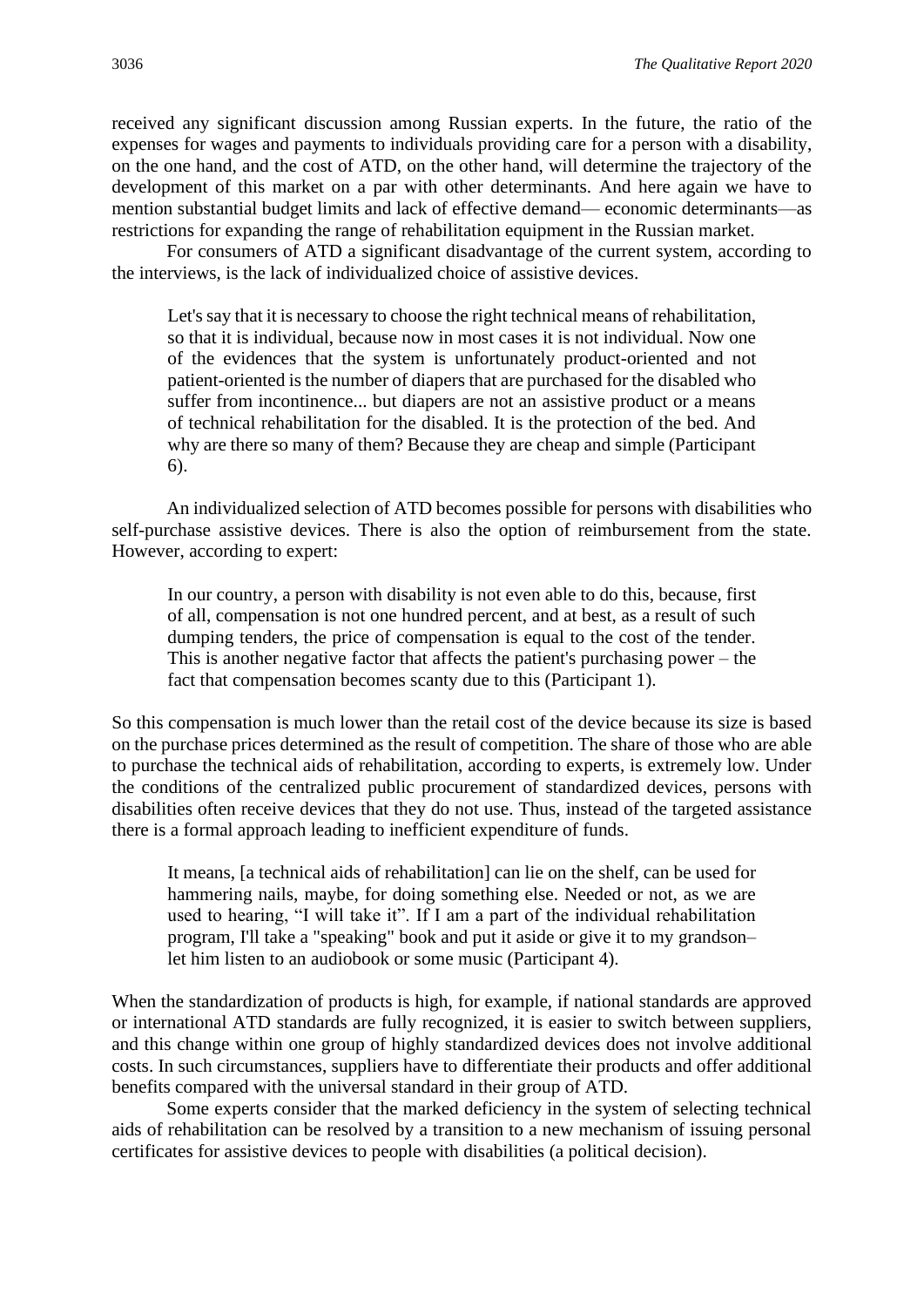And if he had a choice, a certificate, a certain cost that allows him to turn to any manufacturer that sells here at certain points. There are certain points that the state can monitor. In any case, there will be no increase in the cost of these points, no fraud. The person came specifically, everyone is included in the database, a national register, and they receive a certificate and choose for themselves (Participant 1).

The introduction of personal certificates will help to maintain competition, and the person with disability will decide where to get the service and which of the offered devices they need (Participant 10).

Thus with this certificate a recipient could go to any supplier whose products are more suitable for them. However, according to some experts, a number of companies that can offer the possibility of an individual choice of technical aids of rehabilitation, may increase the cost of their products because the cost of switching to devices from other vendors will go up for the purchaser.

Therefore, the incorporation of individual needs and characteristics of those persons with disabilities who are in need of ATD must be specified in compliance with the relevant standard for purchased products. Then it will be possible to make individualized choices of technical aids of rehabilitation without a loss of interchangeability and compatibility of devices produced by different companies. This will encourage the adaption of universal standards, and the prospect of the substitutes will have a real impact on the market situation.

#### **Analysis of the Threat of New Entrants**

As it is already noted, the market for assistive devices features imported and domestic products. Experts attribute the hypothetical possibility of the emergence of new players with the change of import conditions (if procedures are simplified, there will be more companies willing to import foreign goods) or with the adjustment of the policy in relation to domestic production. This is again a question associated with the state policy of economic decisions, i.e., the political and economic determinants.

Some experts believe that it is in the interest of the state to set high duties on the import of assistive devices to give impetus to the development of the domestic TAR, others insist that there should be a reduction of customs duties, as imported components are used in the development of the Russian assistive devices. Participant 1 said: "This year we've been able to agree on zero VAT import tax and customs duties. (…)Because technical aids of rehabilitation for stoma patients were imported with VAT and customs duty until recently. Sometimes the tax reached 45 %."

Without high-quality imported components, manufacturers of assistive technologies in Russia cannot work. Therefore, experts note that the reduction in taxes on production and import duties will have a positive impact on the ATD proposal in the next 10–15 years.

Informants admit that Russian producers at this stage are unable to compete with imported products in quality, but innovations in ATD production technologies and the production technologies of their components can potentially be a source of the market transformation. Participant 1 outlined:

In order to produce quality products on the level of foreign counterparts, a lot of investment is needed—millions of dollars. The government is unlikely to find the money for this. If they invest, then the question is when it is going pay off. Where should the manufacturer get the money to purchase materials, which are again mostly manufactured overseas? The components that make up a particular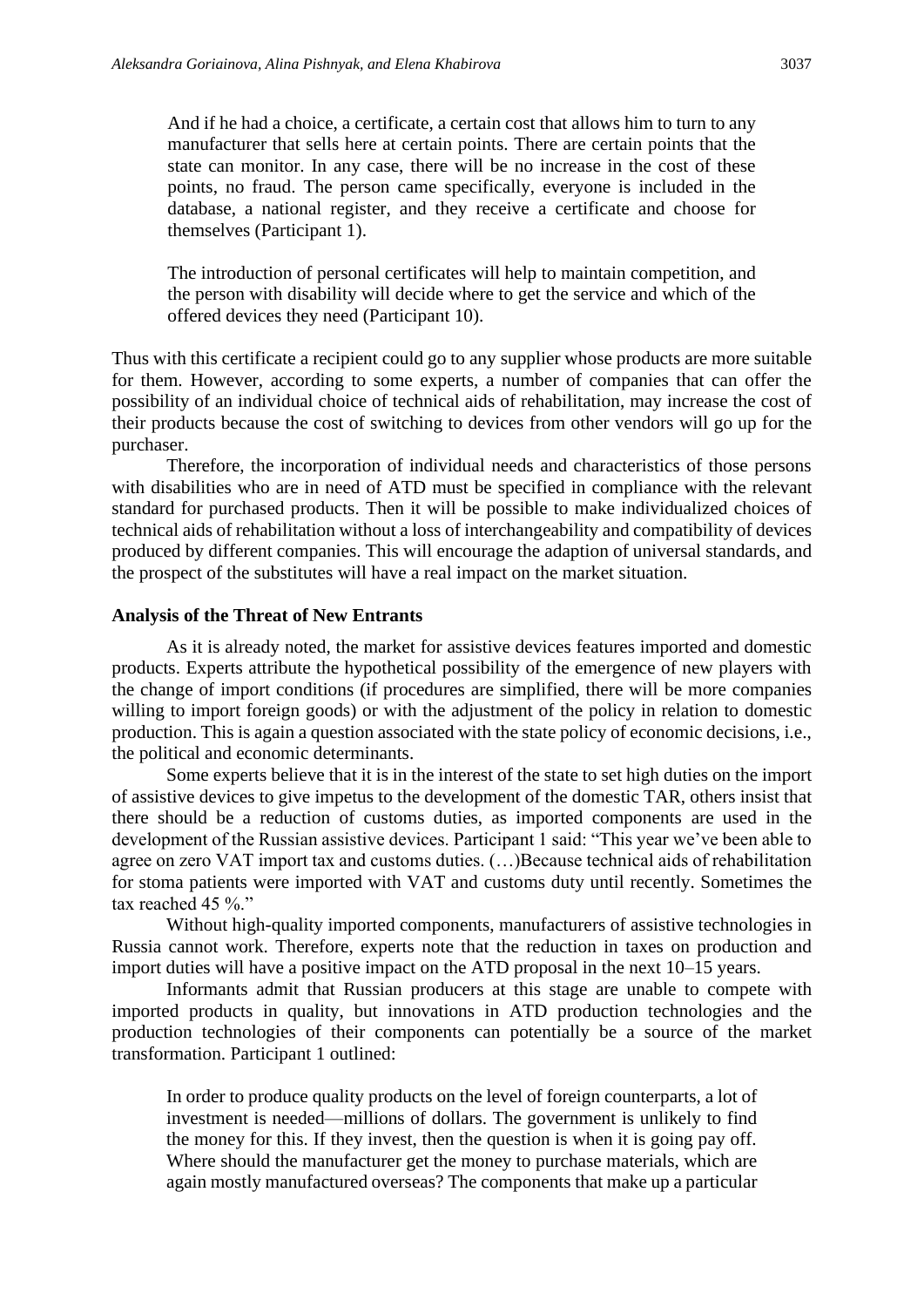model of this or that technical aids of rehabilitation for medical patients, are not made in Russia.

In connection with the issue of product standardization, detailed requirements, the harmonization of national and global standards and the regulation of international trade is becoming more important. In particular, for essential differences in requirements for ATD, users can lose access to products of certain manufacturers, and producers lose access to necessary and inexpensive materials and components. Thus, this issue is linked with the diversification of the market.

The high specification of requirements for purchased products can protect end consumers from the proliferation of substandard ATD from companies which receive benefits only at a price under the current procurement procedure. In addition, the introduction of universal standards for ATD will make this market more attractive for new businesses and companies receiving an objective picture of possible barriers and prospects for selling their products on the Russian market. As state agencies are the only buyers in regional markets, the emergence of new players on the supply side may also result from regular events at which representatives of the companies could present their products, to convince the decision makers to procure their devices to increase the effectiveness of rehabilitation measures.

#### **Analysis of the Nature of Industry Rivalry**

According to the interviewed experts, ATD suppliers currently compete not on quality but on price, which largely determines the outcome of public procurement procedures: "Now the most negative factor, in my opinion, is the lack of healthy competition, since the only goal of public procurement is cheapness." (Participant 2). So high-quality products, produced by domestic manufactures and leading foreign companies cannot withstand such competition, losing out to cheaper devices.

Market procedures are not always considered fair and transparent, and may be perceived as collusion with unqualified suppliers:

And these intermediaries, the so-called suppliers of these products, start to get involved and try to win this tender by reducing the cost. They don't even think about anything, they just sit there like a computer game and push a button until one of them crashes… As a rule, companies with good products that really have a good rehabilitation quality are eliminated, but only those that do not have it, which can be bought at a bargain price, win (Participant 1).

This situation, according to experts, seriously hampers the development of the Russian assistive technologies market and must undergo drastic changes in the near future. The possibility of individual choice of ATD and ensuing service (preventive maintenance, training, etc.)can become a competitive advantage for suppliers.

It is now appropriate to recall public organizations which act as intermediaries between the state, consumers and suppliers of ATD. Participant 2 said: "We are working in this direction as a public organization. We are committed to ensuring people with disabilities the need for IPR and other things" and participant 1 outlines: "In our public organization, this happens all the time. We defend the rights of patients in providing them with the proper technical means of rehabilitation that they need for individual medical indicators."

Thus, defending the rights of persons with disabilities, the largest NGOs in their public activities emphasize the problem of the provision of quality rehabilitation equipment required to comply with the UN Convention among other things.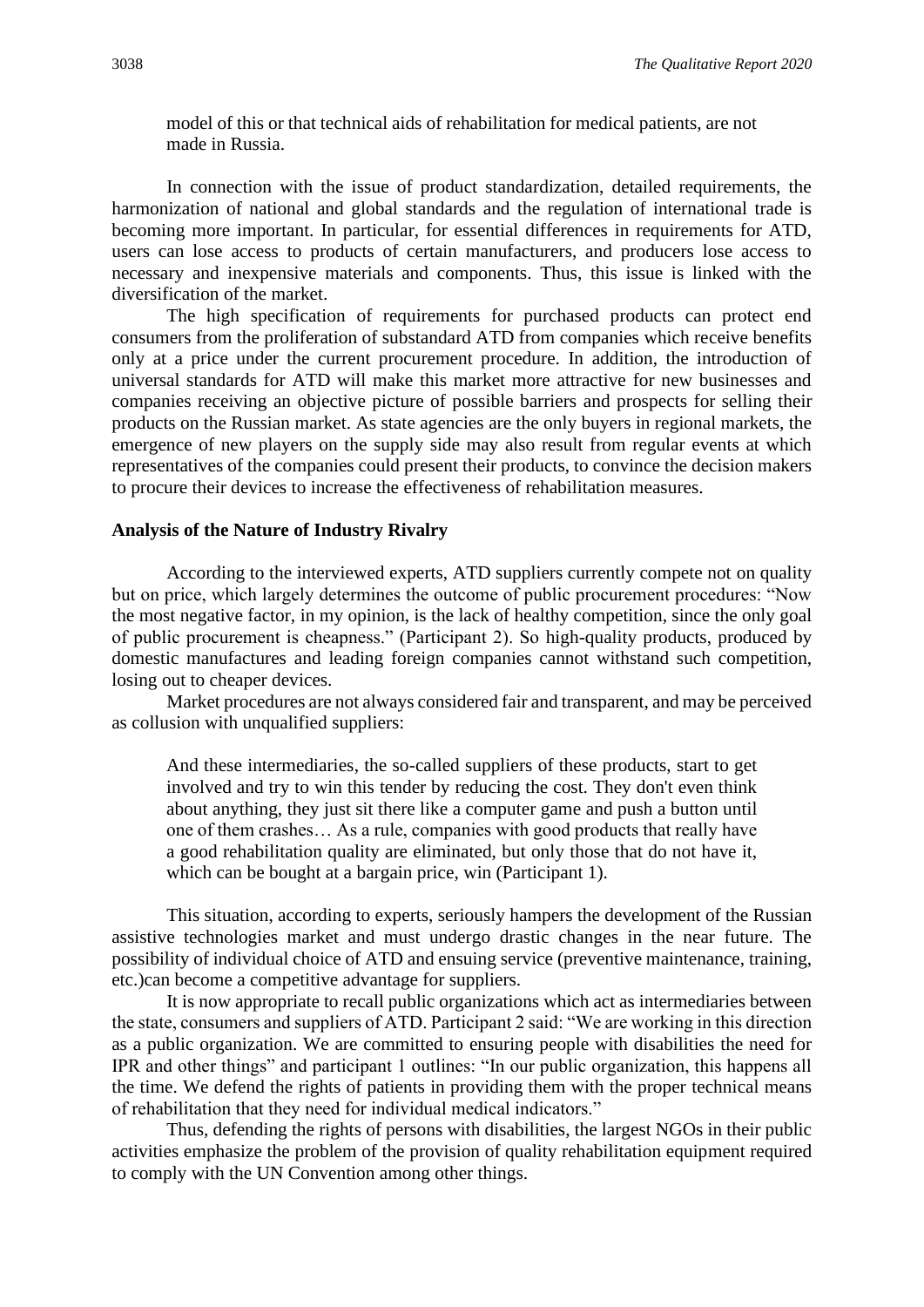#### **Discussion**

The ATD market, like any other market, has specific features which are due to, among other things, the disposition of the agents. The determinants of the development of market, in our view, should be described in the context of the analysis of the interaction of these agents. Therefore, we use Porter's five forces model and introduce the main determinants of the Russian market of assistive technologies in the context of actions of buyers (those who make decisions to choose these or those ATD and pay for them), suppliers and consumers.

In the light of the initial limit of available information on subject matter, the unique data collected in this study enabled us to identify key factors and trends in the development of the ATD market in Russia, and to determine problematic areas that need to be further explored. The application of the five forces approach to the analysis of socio-economic development trends of this specific market represents another contribution of this study.

Focusing attention on the major determinants of the development of the Russian ATD market — demographic, economic, political, social, technological and infrastructural — and analyzing the existing trends in the context of the positions of key players, allowed us to get an idea about the prospects of the market and to sketch a map of possible changes.

Increasing demand for medical-social support of persons with disabilities due to the ongoing increase in the size of senior population and the proportion of those having multiple chronic diseases and/or disabilities, and an increase in the number of children with disabilities due to reductions in child mortality are global demographic trends and they create conditions for the growth of demand for ATD. Thus, among those who need assistive devices, persons with disabilities compose the majority, but due to the increase in the proportion of persons of the oldest retirement age in the group of elderly and the proportion of children, these groups will play a more prominent role in the overall growing number of consumers of the Russian ATD market.

Meanwhile, the number of persons with disabilities may depend on many factors, but statistics do not predict the number of this population, as experts make a forecast based on the analysis of current trends mainly in demography and medicine.

The change in solvency of the population, the rules of state budget financing, taxation and the payment of fees also have an impact on the situation, but depending on the direction of public policy, they can contribute to the realization of different scenarios of development of ATD market. Since the government took the course on partial co-financing of ATD by the population (this is the most likely scenario), the role of income of the population (the economic determinant) in the context of the development of the market of assistive technologies is expected to grow.

Another change in demand for ATD can be caused by the attitudes of the population regarding the inclusion of persons with disabilities in everyday occupations, the labor market and education. At the expert level the number of those wishing to receive education and to work among people with special health issues is expected to increase, however, it should be recognized that in this matter the influence of state policy is also large.

In general, today we can say that in Russia the request of the state and society (including individuals with disabilities) to integrate the people with disabilities into society is leading to the formation of requirements of a barrier-free environment. The development of collective ATD, adapting the physical space (ramps, etc.) will increase demand also for individual ATD.

Analysis of the actions of different groups of agents in the market of ATD highlights the role of public organizations involved in the purchase and distribution of rehabilitation equipment. Today, in Russia, they act not only as virtually the only source of funding for procurement, but they also determine which products and, consequently, which level of rehabilitation technologies will be available to end-users.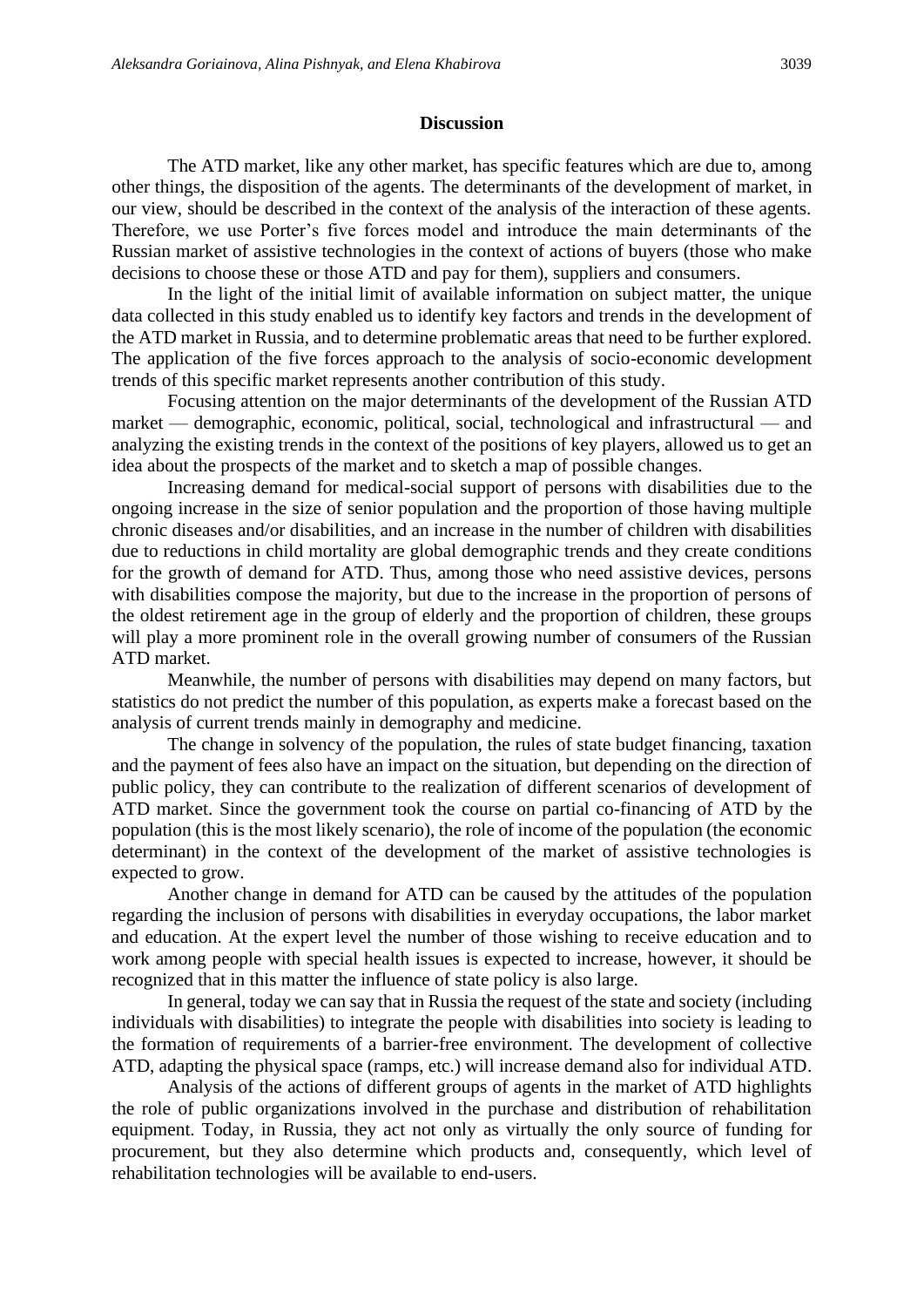Along with that, experts note that the criterion for effective rehabilitation is not just providing people with disabilities with assistive devices, but the degree of elimination of the restrictions in the implementation of rehabilitation activities. However, the current system of rehabilitation is not fully organized around the existing obstacles in different activities of life of individuals. A focus on the development of individual programs, individual choice and training practices for persons with severe disabilities, carried out by the specialized non-state rehabilitation centers under contracts with the social security services is the preferred version of the evolution of the support system for people with disabilities, or the alternative scenario of universal unification would result in significant changes in the ATD market.

Although our research focus is primarily on the Russian market, the applied theoretical framework and acquired results are of wider application to social policy and other spheres of developing countries, where researchers and policy makers are interested in the ways of compensating of the bureaucratic inefficiencies in social policy and markets regulation.

One of the limitations of our study is the geographical factor. We interviewed those informants who work in Moscow, while the situation in the regions may differ from the Moscow context, as they may indicate other barriers in the market. Another limitation can be connected with the fact that the demand side of the market — typical final consumers of ATD — were not among our informants (except for ones who consume ATD and at the same time actively take part in the market development in another roles in public associations). Understanding of their situation we gathered indirectly through the interviews with representatives of public associations of people with disabilities and specialized civil servant who work with people who need ATD and certainly know their problems and possibilities, but at the same time have their own focus of attention in this sphere. In order to overcome this interpretation problem we tried at least to cross-validate the versions of different informants about the demand side of the market, so in the results section there are only conventional positions on the questions asked. These two aspects could become the directions for the development of the research in the future.

#### **References**

- Accounts Chamber of the Russian Federation. (2016) Bjulleten' Schetnoj palaty №7. Otchet o rezul'tatah kontrol'nogo meroprijatija "Proverka ispol'zovanija sredstv federal'nogo bjudzheta, vydelennyh v 2013-2014 godah i za istekshij period 2015 goda na okazanie gosudarstvennoj social'noj pomoshhi otdel'nym kategorijam grazhdan po sanatornokurortnomu lecheniju, vkljuchaja proezd k mestu lechenija i obratno, i obespechenie invalidov tehnicheskimi sredstvami reabilitacii (sovmestno s kontrol'no-schetnymi organami Tambovskoj oblasti, Krasnodarskogo kraja i Sankt-Peterburga)". *[The Bulletin of the accounts chamber №7. A report on the results of the control event "Audit of the use of Federal budget funds allocated in 2013–2014 and during the year 2015 for the provision of state social assistance to separate categories of citizens on sanatorium-resort treatment, including journey to a place of treatment and back, and providing people with disabilities with technical rehabilitation aids (jointly with control accounts bodies of the Tambov region, Krasnodar territory and Saint-Petersburg)"].*  [http://audit.gov.ru/upload/iblock/439/43947816235d34700912b77028f9769b.pdf.](http://audit.gov.ru/upload/iblock/439/43947816235d34700912b77028f9769b.pdf)
- Ahn, M., Beamish, J. O., & Goss R. C. (2008). Understanding older adults' attitudes and adoption of residential technologies. *Family and Consumer Sciences Research Journal*, *36*(3), 243–260.
- Andriotis, K. (2004). Revising Porter's five forces model for application in the travel and tourism industry. *Tourism Today*, *4*(1), 131–145.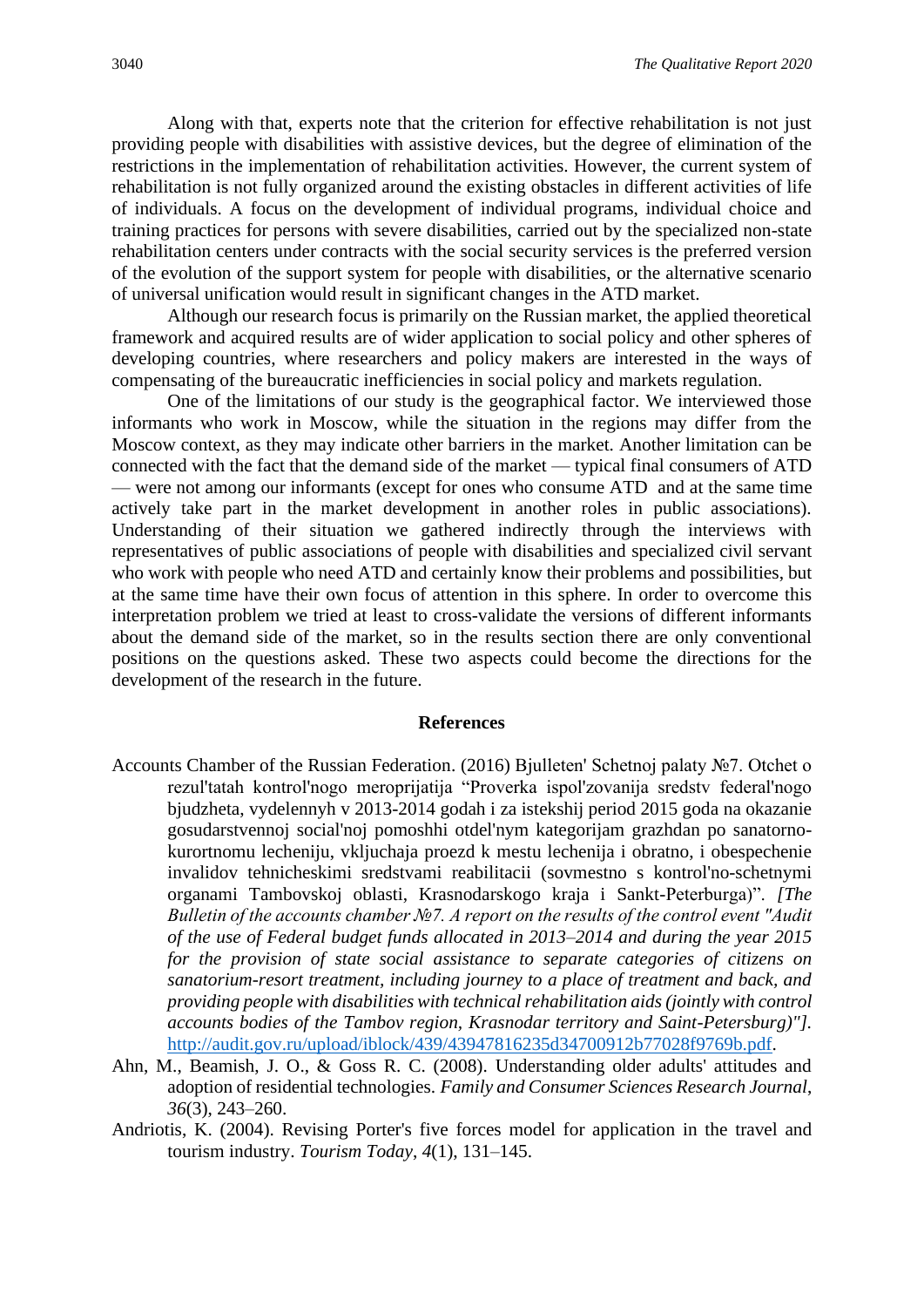- Arhipova, S. V., & Sergeeva, O. S. (2015). Features of the information and communication technology application by the subjects of special education. *International Education Studies, 8*(6), 162–170.
- Benson, A. M., & Henderson, S. (2011). A strategic analysis of volunteer tourism organisations. *The Service Industries Journal*, *31*(3), 405-424.
- Blažun, H., Saranto, K., Kokol, P., & Vošner, J. (2012). Information and communication technology as a tool for improving physical and social activity of the elderly. Proceedings of the *11th International Congress on Nursing Informatics* (pp. 26–30). Montreal, Canada.
- Breedveld, E. J., Meijboom, B. R., & de Roo, A. A. (2006). Labour supply in the home care industry: A case study in a Dutch region. *Health Policy*, *76*(2), 144–155.
- Charmaz, K. (2006). *Constructing grounded theory: A practical guide through qualitative analysis.* London, UK: Sage Publications.
- Dünnebeil, S., Sunyaev, A., Blohm, I., Leimeister, J. M., & Krcmar, H. (2012). Determinants of physicians' technology acceptance for e-health in ambulatory care. *International Journal of Medical Informatics*, *81*(11), 746–760.
- Flick, U. (2009). *Introduction to qualitative research* (4th ed.). London, UK: Sage Publications.
- GOST R ISO 9999-2014 (2016) Nacional'nyj Standart Rossijskoj Federacii GOST R ISO 9999-2014 "Vspomogatel'nye sredstva dlja ljudej s ogranichenijami zhiznedejatel'nosti. Klassifikacija i terminologija" *[National Standard of the Russian Federation GOST R ISO 9999-2014 "Assistive products for persons with disability. Classification and terminology"]* <http://docs.cntd.ru/document/1200113311>
- Hawley-Hague, H., Boulton, E., Hall, A., Pfeiffer, K., & Todd, C. (2014). Older adults' perceptions of technologies aimed at falls prevention, detection or monitoring: A systematic review. *International Journal of Medical Informatics*, *83*(6), 416–426.
- Henschke, C. (2012). Provision and financing of assistive technology devices in Germany: A bureaucratic Odyssey? The case of amyotrophic lateral sclerosis and duchenne muscular dystrophy. *Health Policy*, *10*5(2), 176–184.
- Iarskaia-Smirnova, E., Romanov, P., & Yarskaya, V. (2015). Parenting children with disabilities in Russia: Institutions, discourses and identities. *Europe-Asia Studies, 67*(10), 1606–1634.
- Ivanchenko, G. V., & Leontief, D.A. (2006). *Ekspertiza v sovremennom mire: otznaniya k deyatel'nosti* [Expertise in the modern world: From knowledge to activity]. Moscow, RU: Smysl.
- Jette, A. M., & Field, M. J. (Eds.). (2007). *The future of disability in America*. Washington, DC: National Academies Press.
- Kang, H. G., Mahoney, D. F., Hoenig, H., Hirth, V. A., Bonato, P., Hajjar, I., & Lipsitz, L. A. (2010). In Situ monitoring of health in older adults: Technologies and issues. *Journal of the American Geriatrics Society*, *58*(8), 1579–1586.
- Kang, D., & Park, M. J. (2017). Competitive prospects of graduate program on the integration of ICT superiority, higher education, and international aid. *Telematics and Informatics*, *34*(8), 1625-1637.
- Karpov, A., & Ronzhin, A. (2014) A universal assistive technology with multimodal input and multimedia output interfaces. In C. Stephanidis & M. Antona (Eds.), *Universal access in human-computer interaction. Design and development methods for universal access.* UAHCI 2014. Lecture Notes in Computer Science (Vol. 8513, pp. 369–378). Springer, Cham.
- Khosravi, P., & Ghapanchi, A. H. (2016). Investigating the effectiveness of technologies applied to assist seniors: A systematic literature review. *International Journal of Medical Informatics*, *85*(1), 17–26.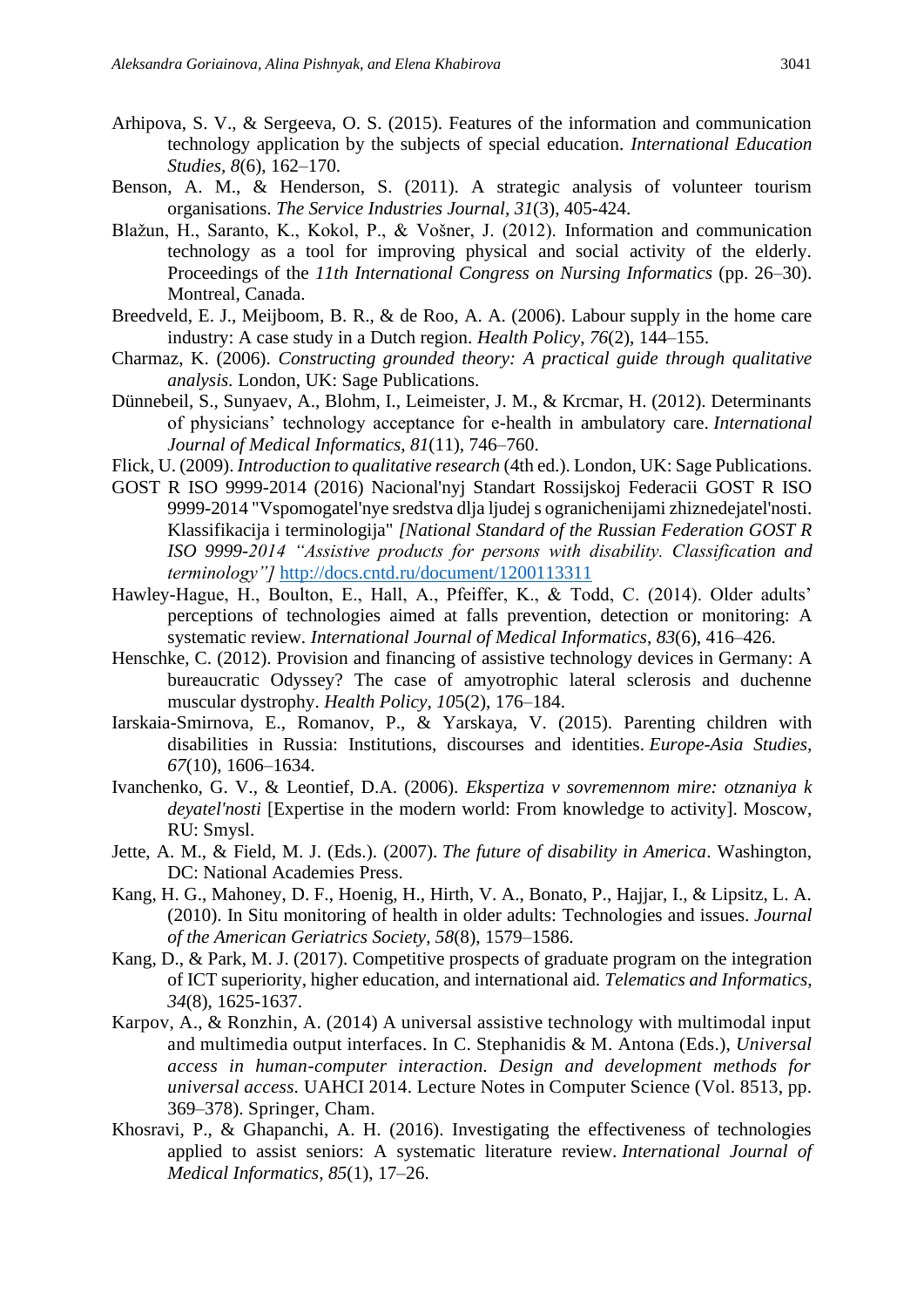- Lee, C. (2013). Adoption of smart technology among older adults: challenges and issues. *Public Policy & Aging Report*, *24*(1), 14–17.
- Lorenz, J. M., Wooliever, D. E., Jetton, J. R., & Paneth, N. (1998). A quantitative review of mortality and developmental disability in extremely premature newborns. *Archives of Pediatrics & Adolescent Medicine, 152*(5), 425–435.
- Ministry of Industry and Trade of Russia. (2017). Proekt Strategii razvitiya proizvodstva promyshlennoj produkcii reabilitacionnoj napravlennosti do 2025 goda [*The project of Strategy of development of industrial production of rehabilitation orientation to 2025*]. [http://minpromtorg.gov.ru/common/upload/files/docs/Project\\_REAPROM\\_until\\_202](http://minpromtorg.gov.ru/common/upload/files/docs/Project_REAPROM_until_2025.pdf) [5.pdf](http://minpromtorg.gov.ru/common/upload/files/docs/Project_REAPROM_until_2025.pdf)
- O'Hara, N. N., Nophale, L. E., O'Hara, L. M., Marra, C. A., & Spiegel, J. M. (2017). Tuberculosis testing for healthcare workers in South Africa: A health service analysis using Porter's five forces framework. *International Journal of Healthcare Management*, *10*(1), 49-56.
- Organisation for Economic Co-operation and Development. (2012). The Robotics Innovation Challenge. *Paris. 12–13 June*.
- Pines, J. M. (2006). The economic role of the emergency department in the health care continuum: applying Michael Porter's five forces model to emergency medicine. *The Journal of Emergency Medicine, 30*(4), 447–453.
- Porter, M. E. (1980). *Competitive strategy: techniques for analyzing industries and competitors.* New York, NY: Free Press.
- Rasell, M., & Iarskaia-Smirnova, E. (Ed.). (2014). *Disability in Eastern Europe and the former Soviet Union: History, policy and everyday life.* Oxon, UK: Routledge.
- Ronquillo, T. A. (2012). Analysis of competitiveness of Batangas state university college of engineering using Porter's five competitive forces model. Proceedings of *the23rd Annual conference of the Australasian association for engineering education 2012: profession of engineering education: advancing teaching, research and careers* (pp. 875–883). Melbourne, Australia.
- Rosstat. (2016). Kompleksnoe nabljudenie uslovij zhizni naselenija [*Сomprehensive monitoring of living conditions*]. [http://www.gks.ru/free\\_doc/new\\_site/KOUZ16/index.html](http://www.gks.ru/free_doc/new_site/KOUZ16/index.html)
- Rosstat. (2015). Vyborochnoe nabljudenie kachestva i dostupnosti uslug v sferah obrazovanija, zdravoohranenija i social'nogo obsluzhivanija, sodejstvija zanjatosti naselenija [*Selective supervision of quality and availability of services in education, health care and social service, assistance of employment of the population*]. (In Russian).
- Samarina, E., Zimin, A., Kistrina, E., Lokteeva, G., & Musholt, J. (2015). Non-commercial partnership as an efficient instrument of inclusion of physically challenged people into the educational environment of a university (analysis conducted in Ryazan, Russian Federation). *Procedia-Social and Behavioral Sciences, 214,* 635–644.
- Shoshmin, A., & Besstrashnova,Y. (2014). Equal rights of persons with disabilities in Russia: economic dimension. *International Journal of Sustainable Human Development, 2*(3), 115–125.
- Strauss, A., & Corbin, J. (1994). Grounded theory methodology. In N. K. Denzin & Y. S. Lincoln (Eds.), *Handbook of qualitative research* (pp. 273-285). Thousand Oaks, CA: Sage.
- Sugihara, T., Fujinami, T., Phaal, R., & Ikawa, Y. (2015). A technology roadmap of assistive technologies for dementia care in Japan. *Dementia*, *14*(1), 80–103.
- Sullivan, H. T., & Sahasrabudhe, S. (2017). Envisioning inclusive futures: technology-based assistive sensory and action substitution. *Futures, 87*, 140–148.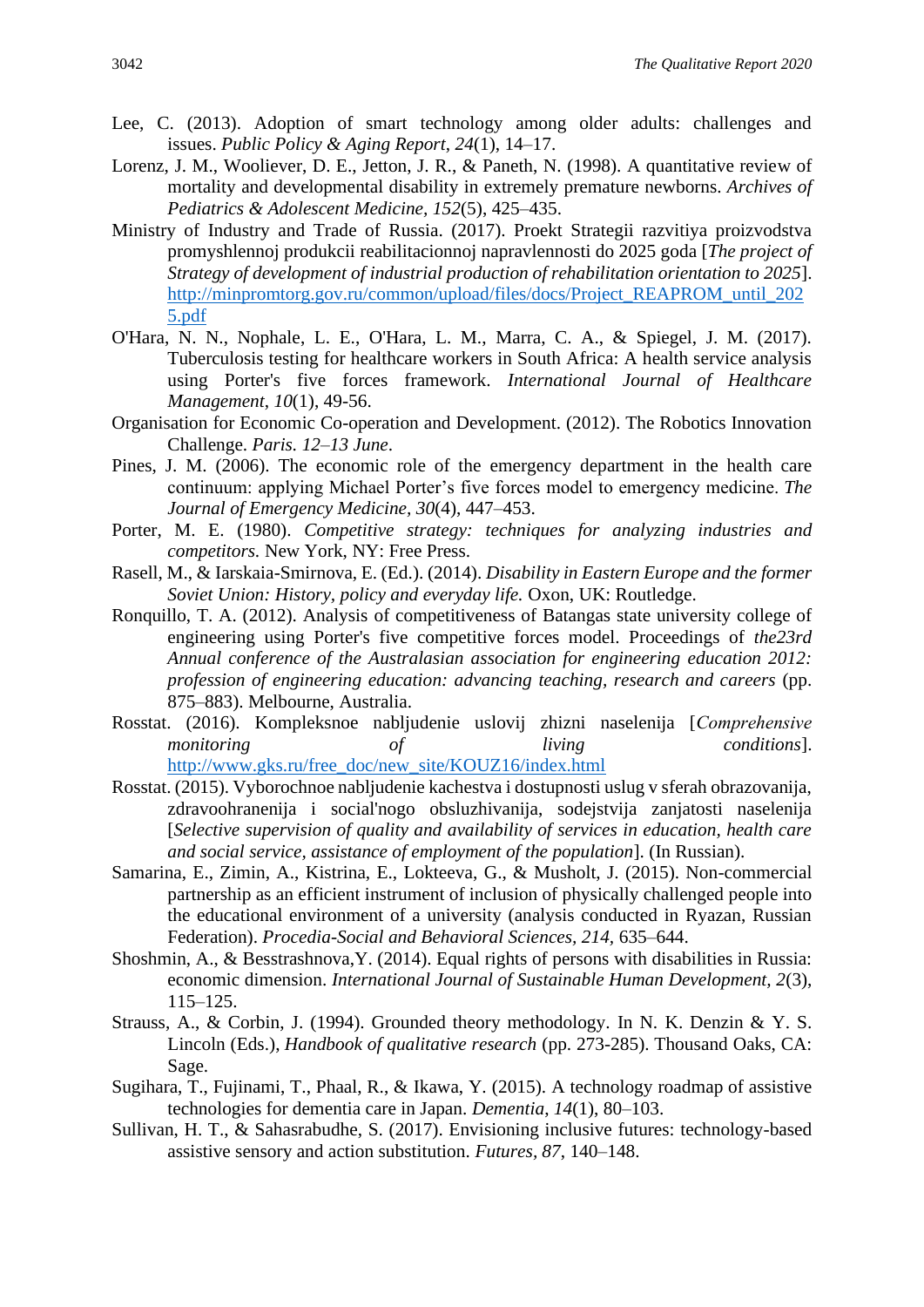- Tebbutt, E., Brodmann, R., Borg, J., MacLachlan, M., Khasnabis, C., & Horvath, R. (2016). Assistive products and the sustainable development goals (SDGs). *Globalization and Health*, *12*, 79.
- United Nations, Department of Economic and Social Affairs Population Division. (2015). *World population ageing.*  [http://www.un.org/en/development/desa/population/publications/pdf/ageing/WPA201](http://www.un.org/en/development/desa/population/publications/pdf/ageing/WPA2015_Report.pdf) [5\\_Report.pdf](http://www.un.org/en/development/desa/population/publications/pdf/ageing/WPA2015_Report.pdf)
- Van Audenhove, L. (2007). *Expert interviews and interview techniques for policy analysis.* Vrije University, Brussel. [https://www.researchgate.net/profile/Leo\\_Van\\_Audenhove/publication/228795228\\_E](https://www.researchgate.net/profile/Leo_Van_Audenhove/publication/228795228_Expert_Interviews_and_Interview_Techniques_for_Policy_Analysis/links/00b7d52bb31d0b2587000000.pdf) [xpert\\_Interviews\\_and\\_Interview\\_Techniques\\_for\\_Policy\\_Analysis/links/00b7d52bb3](https://www.researchgate.net/profile/Leo_Van_Audenhove/publication/228795228_Expert_Interviews_and_Interview_Techniques_for_Policy_Analysis/links/00b7d52bb31d0b2587000000.pdf) [1d0b2587000000.pdf](https://www.researchgate.net/profile/Leo_Van_Audenhove/publication/228795228_Expert_Interviews_and_Interview_Techniques_for_Policy_Analysis/links/00b7d52bb31d0b2587000000.pdf)
- World Health Organisation. (2013). *Summary report: Consultation on advancing technological innovation for older persons in Asia.* Kobe, Japan.

#### **Appendix A**

Shortened guide interview with experts

- In your opinion, are there reliable sources of data in our country on the number of people with disabilities, the number of those who need assistive technologies and devices?
- What you can say about the dynamics of the share of people with disabilities in need of assistive devices in Russia? How has it changed over the past decade?
- Please tell us about the barriers to obtaining an assistive device for a person with disabilitiy?
- According to research, not all people with disabilities apply for an individual rehabilitation program (IPR). In your opinion, is this the case? What are the reasons?
- Please tell us how do you assess the state regulation of the market of assistive technologies and devices in Russia? In your opinion, are there incentives for the development of assistive devices in Russia? And to ensure the competition of producers?
- Let's talk now about the economic factors influencing the supply and demand in the Russian market of assistive devices.
- In your opinion, at present there are technological prerequisites for the production of assistive devices to become cheaper (reduced cost)? Can we expect that the production of assistive devices will be easier?
- Let us now discuss whether the demand for assistive devices can change by shifting the attitudes of persons with and without disabilities and their families towards the inclusion of persons with disabilities in everyday practices.
- European experts note that for some countries, environmental problems (for example, toxic emissions) are a significant cause of disability. In your opinion, is this problem relevant for Russia?
- During the conversation, we mentioned various factors influencing the assistive technology market in Russia. What do you think are the most important? What mainly determines the situation today?